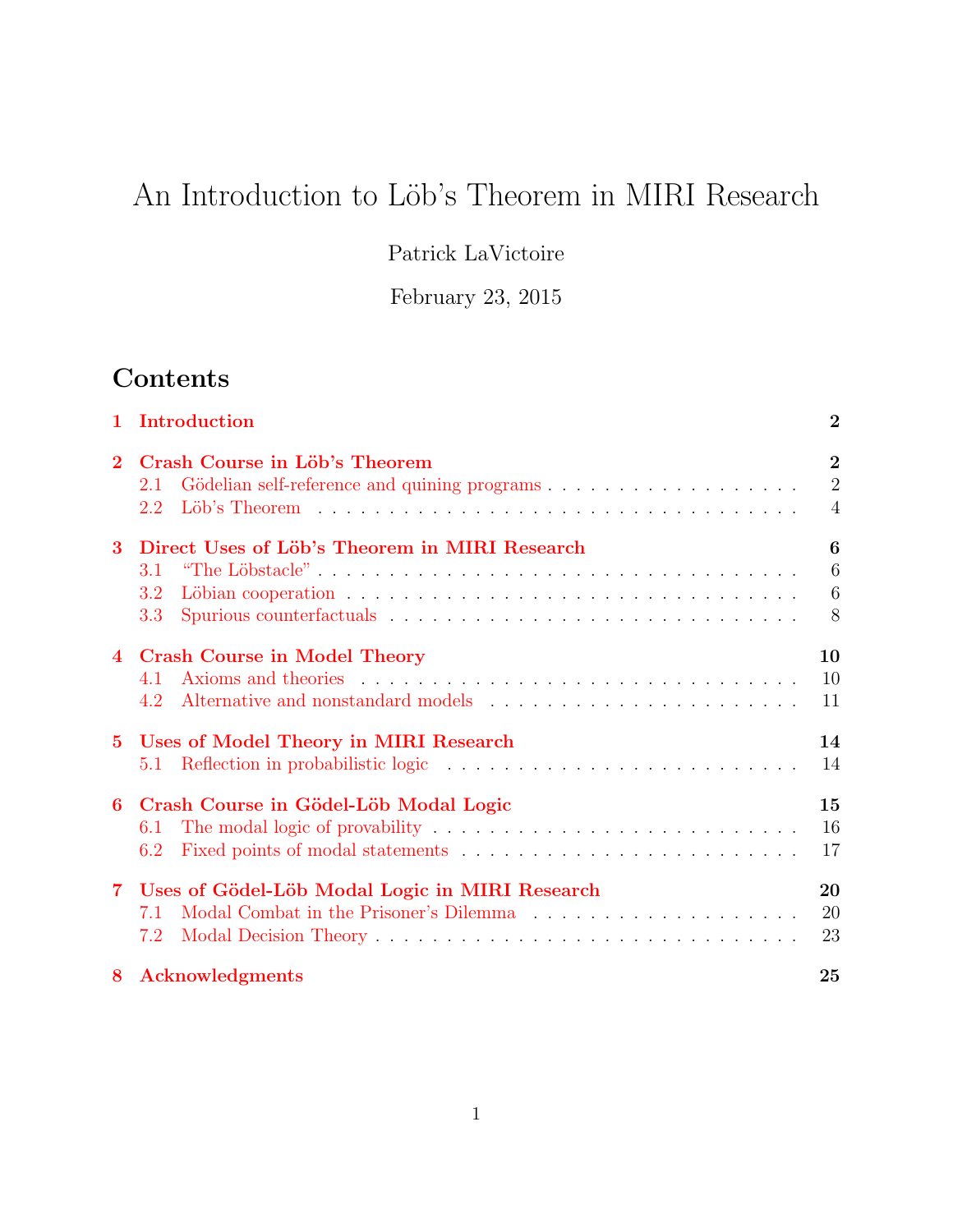## <span id="page-1-0"></span>1 Introduction

This expository note is devoted to answering the following question: why do many MIRI research papers cite a 1955 theorem of Martin Löb [\[12\]](#page-25-0), and indeed, why does MIRI focus so heavily on mathematical logic? The short answer is that this theorem illustrates the basic kind of self-reference involved when an algorithm considers its own output as part of the universe, and it is thus germane to many kinds of research involving self-modifying agents, especially when formal verification is involved or when we want to cleanly prove things in model problems. For a longer answer, well, welcome!

I'll assume you have some background doing mathematical proofs and writing computer programs, but I won't assume any background in mathematical logic beyond knowing the usual [logical operators,](http://en.wikipedia.org/wiki/Logical_constant) nor that you've even heard of Löb's Theorem before.

To motivate the mathematical sections that follow, let's consider a toy problem. Say that we've designed Deep Thought 1.0, an AI that reasons about its possible actions and only takes actions that it can show to have good consequences on balance. One such action is designing a successor, Deep Thought 2.0, which has improved deductive abilities. But if Deep Thought 1.0 (hereafter called DT1) is to actually build Deep Thought 2.0 (DT2), DT1 must first conclude that building DT2 will have good consequences on balance.

There's an immediate difficulty—the consequences of building DT2 include the actions that DT2 takes; but since DT2 has increased deductive powers, DT1 can't actually figure out what actions DT2 is going to take. Naively, it seems as if it should be enough for DT1 to know that DT2 has the same goals as DT1, that DT2's deductions are reliable, and that DT2 only takes actions that it deduces to have good consequences on balance.

Unfortunately, the straightforward way of setting up such a model fails catastrophically on the innocent-sounding step "DT1 knows that DT2's deductions are reliable". If we try and model DT1 and DT2 as proving statements in two formal systems (one stronger than the other), then the only way that DT1 can make such a statement about DT2's reliability is if DT1 (and thus both) are in fact unreliable! This counterintuitive roadblock is best explained by reference to Löb's theorem, and so we turn to the background of that theorem.

## <span id="page-1-1"></span>2 Crash Course in Löb's Theorem

### <span id="page-1-2"></span>2.1 Gödelian self-reference and quining programs

Löb's Theorem makes use of the machinery of Kurt Gödel's incompleteness theorems  $[10]$ , so we will discuss those first. Informally, Gödel found a way to import self-reference into a mathematical system that was simply trying to talk about properties of natural numbers, and then pointed out the odd consequences of a mathematical statement that asserts its own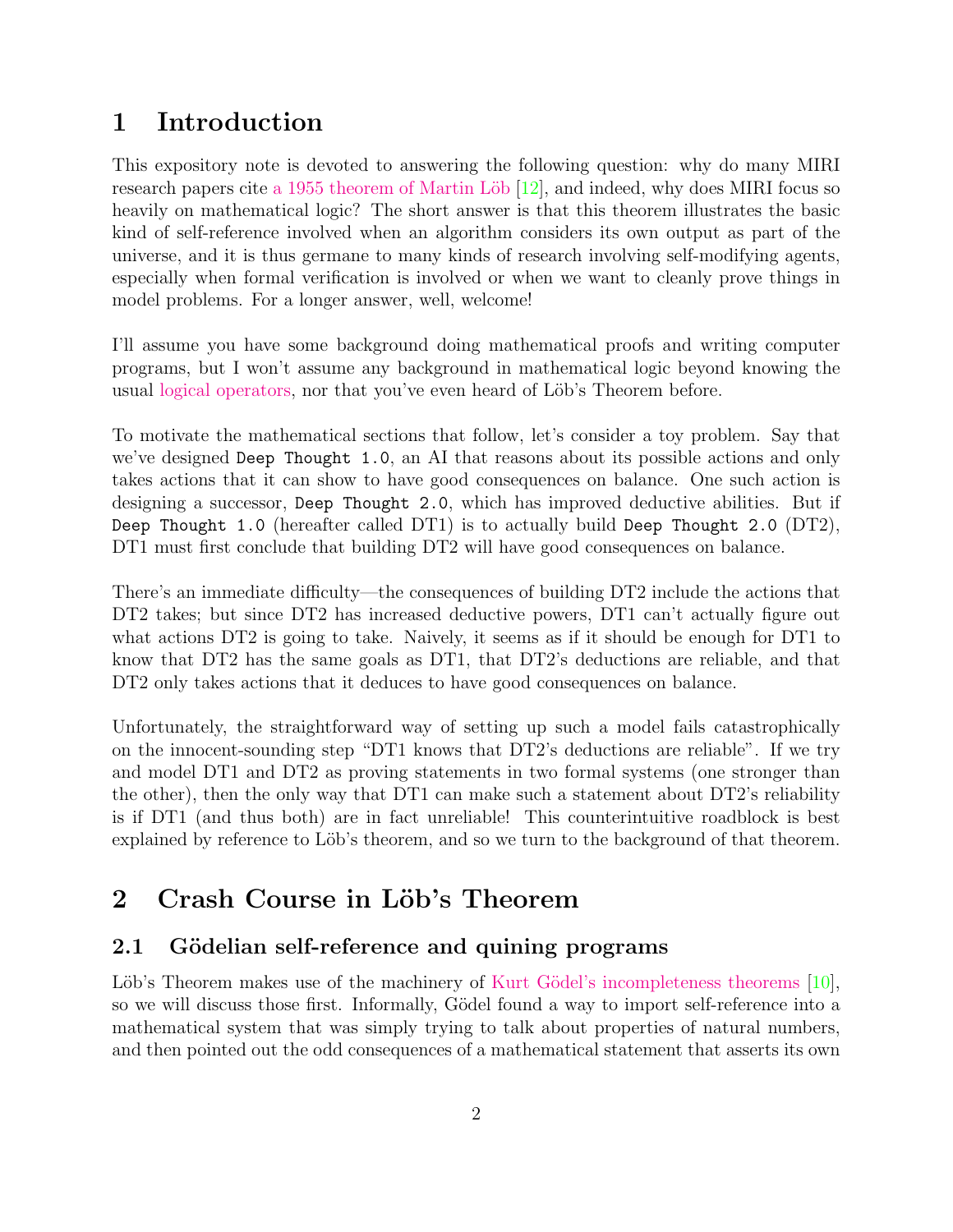unprovability.

One (anachronistic) way of stating Gödel's key insight is that you can use computer programs to search for proofs, and you can prove statements about computer programs. If we think about any conjecture in mathematics that can be stated in terms of arithmetic, you can write a rather simple program that loops over all possible strings, checks whether any of them is a valid proof of the conjecture, and halts if and only if it finds one.

Thus, instead of trying to prove that conjecture directly, we could instead try to show (or prove) that the program halts. Now, this generally doesn't make things easier at all, since we're just restating the same problem in a more complicated way, and actually looping over all strings is basically the worst way to try and find proofs of theorems. However, this reformulation makes it more intuitive that we can embed self-reference in mathematics, because we can embed self-reference in computer code!

The kind of self-reference I'm talking about is called a [quine:](http://en.wikipedia.org/wiki/Quine_(computing)) a program that is able to reproduce its own source code without taking any inputs. One way to do this is for the program to include a string with a variable, and for it to replace that variable with the original string itself, such that the resulting expanded string is the entire source code of the program itself.

Exercise. Write a quining program in your favorite language. No fair copying one from the Wikipedia article, and no fair making calls to external programs or the filesystem.

In addition to quines that merely print their source code, programs can be made which perform arbitrary tasks using their own source code. Indeed, one prominent example of a quining program that does other tasks is [Ken Thompson's famous C compiler Trojan horse](http://en.wikipedia.org/wiki/Backdoor_(computing)#Compiler_backdoors) [\[15\]](#page-26-0), which uses the quining trick to avoid ever being visible outside of machine code.

Thus we can have a program G which refers to itself in this way, and searches for proofs in arithmetic related to its own source code. In particular, we consider G which searches for a proof of the statement "G runs forever", and halts if and only if it succeeds at finding one.

Now, we claim that G never finds a proof, and also that we can never *prove* that G runs forever! For if we could prove that G ran forever, then G would find that proof, and it would halt—and we could prove that it halted, and thereby produce a contradiction! On the other hand, if G actually halted after some finite number of steps, then the number at which it halts encodes a proof that G runs forever, which again leads to a contradiction!<sup>[1](#page-2-0)</sup>

<span id="page-2-0"></span><sup>&</sup>lt;sup>1</sup>I apologize for all of the exclamation points in the previous paragraph; in my defense, if any result deserves exclamation points, it's Gödel's First Incompleteness Theorem!

Also, there's a sleight of hand here in the demonstration that G never halts. We'll get further into that in Section [4.](#page-9-0)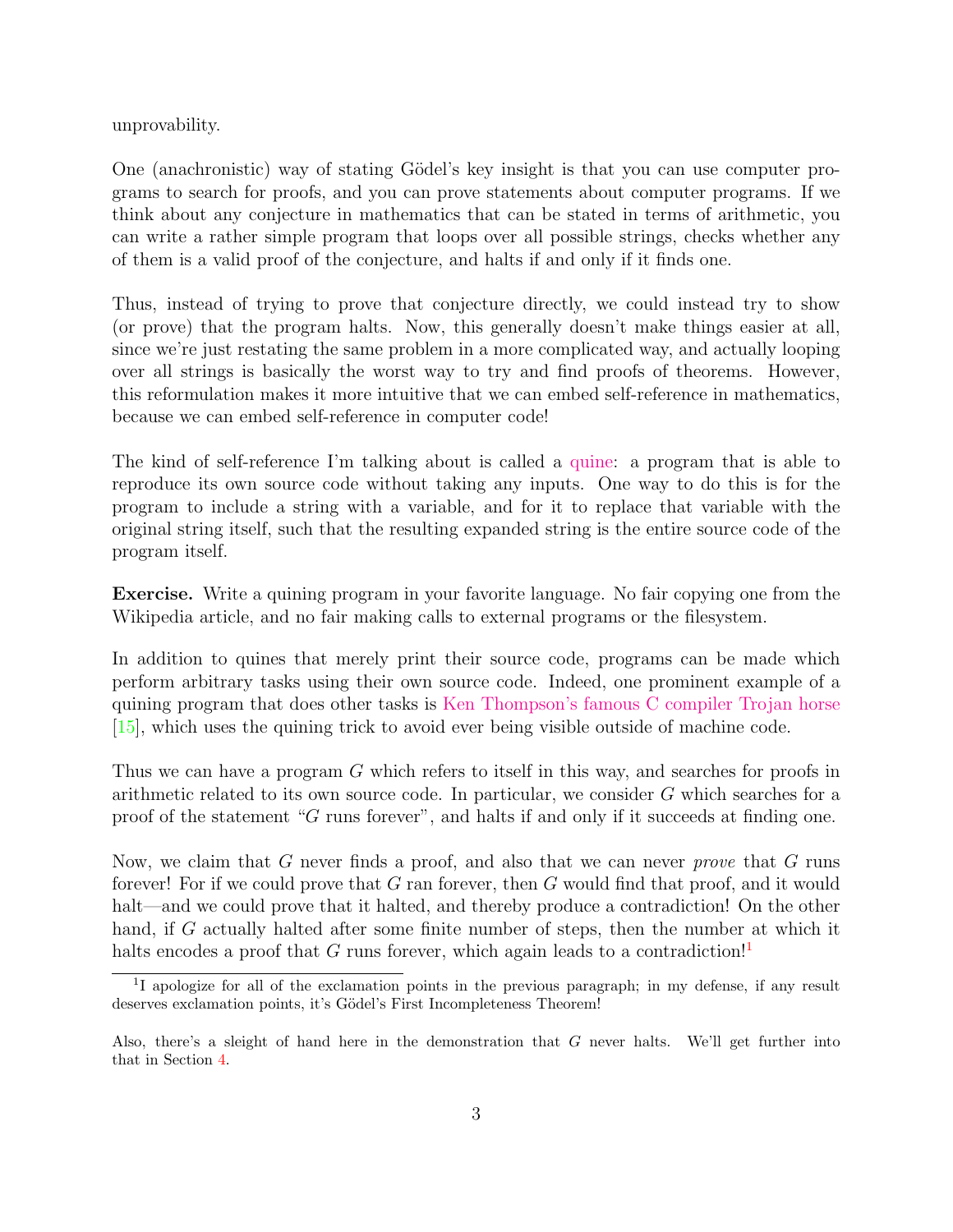It seems silly to ask whether we could prove that G halts, given that G actually runs forever. But it actually wouldn't be a contradiction if we asserted that  $G$  actually halted, so long as we didn't say anything about how long it took! It's only a claim like "G halts in fewer than a googolplex steps" that would be an actual contradiction. It turns out that we could add either "G never halts" or "G halts" (but not both!) as a new axiom of arithmetic, and not introduce a contradiction by doing so. We express this by saying that  $G$  is *undecidable*, and therefore we've proved

**Theorem 2.1 (Gödel's First Incompleteness Theorem)** If the theory of arithmetic is consistent, then there exist undecidable statements in the theory of arithmetic.

**Remark.** Gödel's Theorem is a bit different from the [Halting Problem;](http://en.wikipedia.org/wiki/Halting_problem) the latter shows there's no one program X that can tell whether every program Y halts or not, but of course there may be *particular* programs X that tell you this fact for *particular* programs Y. But this is saying that there's no program  $X$  that can tell you definitively whether the program G halts or runs forever.

So Gödel found that we can write undecidable statements about properties of natural numbers, and furthermore showed that adding new axioms won't fix it, since you can repeat the process with the new rule system for whether a statement is a theorem. (There's only one loophole, and it's not a very exciting one: if we use inconsistent axioms, then everything is a theorem, thanks to the [Principle of Explosion,](http://en.wikipedia.org/wiki/Principle_of_explosion) and therefore everything is decidable).

Now we're not here to bury mathematical logic, but to use it. So from Gödel's Theorem we move on to...

### <span id="page-3-0"></span>2.2 Löb's Theorem

Löb's Theorem [\[12\]](#page-25-0) takes the same framework as Gödel's First Incompleteness Theorem, and constructs programs of the following sort:

- Let X be any logical statement (the sort of thing that could be proved or disproved).
- Now let  $ProofSeeker(X)$  be the program that searches all possible proofs, and halts if and only if one of them is a valid proof of the statement X.
- Finally, let  $L(X)$  be the statement "if ProofSeeker(X) halts, then  $X$ ".

Let's ponder for a moment whether  $L(X)$  should be true or not, using three different kinds of statements X.

• If X is a provable statement, for example " $2+2=4$ ", then ProofSeeker(X) halts, and  $L(X)$  is "if [true thing], then [true thing]", which is a valid statement.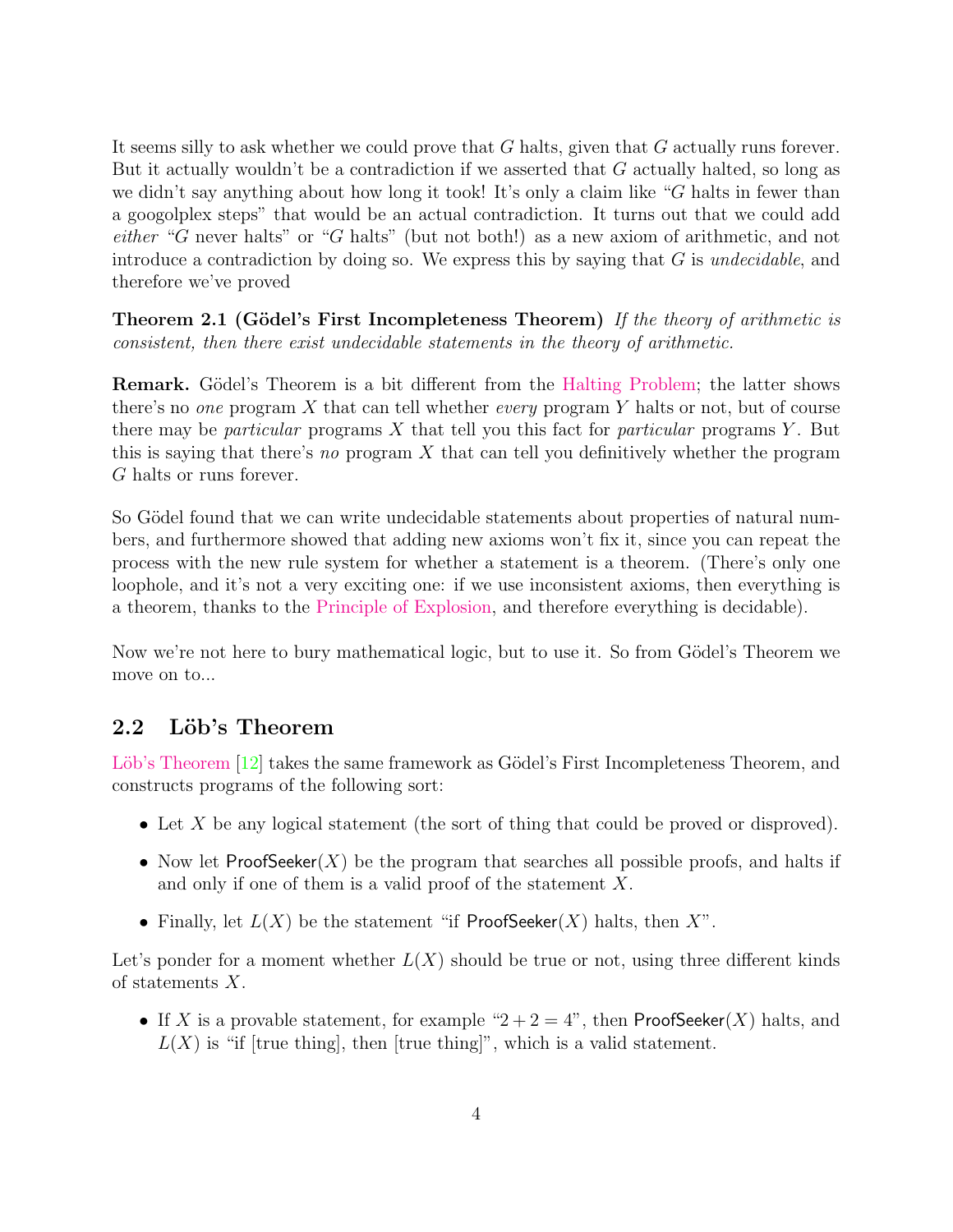- If X is disprovable, for example the statement " $2 + 2 = 5$ ", then ProofSeeker(X) does not halt, and  $L(X)$  is "if [false thing], then [false thing]", which is also a valid statement.
- If X is neither provable nor disprovable, for example Gödel's statement  $G$ , then again **ProofSeeker**(X) does not halt, and  $L(X)$  is "if [false thing], then [maybe true thing]", which is also a true statement (remember your propositional calculus).

So it seems like  $L(X)$  is always true. And it would certainly be handy if  $L(X)$  were provable for every  $X$ : for instance, you could use the second case above to show that mathematics proves no contradictions! Because if we could prove "if ProofSeeker(" $2 + 2 = 5$ ") halts, then  $2+2=5$ ", then we would have the contrapositive "if  $2+2\neq 5$ , then ProofSeeker(" $2+2=5$ ") never halts", and since we can prove  $2 + 2 \neq 5$ , then we could prove that there is no contradictory proof of  $2 + 2 = 5$ .

Alas, that proof of mathematical consistency is too good to be true. As in the case of Gödel's Theorem, something being true is no guarantee of it being provable. And in fact, we find that  $L(X)$  is only provable in the first of the three cases above:

**Theorem 2.2 (Löb's Theorem)** For all statements X, if  $L(X)$  is provable, then X is provable.

(There is a neatly presented formal proof of this theorem at The Cartoon Guide to Löb's [Theorem](http://yudkowsky.net/assets/pdf/LobsTheorem.pdf) [\[16\]](#page-26-1).)

So in particular, if we could prove that mathematics would never prove a contradiction, then in fact mathematics would prove that contradiction! (Note that by the Principle of Explosion, this is indeed a possible state of affairs: if your mathematical axioms lead to a contradiction, then they can prove every statement in the language, including the statement that your mathematical axioms don't lead to a contradiction!) Thus the only systems that prove their own consistency are the inconsistent ones; incidentally, this is precisely Gödel's [Second Incompleteness Theorem,](http://en.wikipedia.org/wiki/G%C3%B6del%27s_incompleteness_theorems#Second_incompleteness_theorem) although he originally proved it without Löb's Theorem.

**Remark.** If you're interested in going deeper on these topics, [Computability and Logic](http://www.cambridge.org/us/academic/subjects/philosophy/logic/computability-and-logic-5th-edition) by Boolos, Burgess, and Jeffrey [\[5\]](#page-25-2) is a good reference.

**Remark.** There is also a version of Löb's Theorem for bounded proof searches, in the sense of "look through all formulas of length  $\leq N$  and see if any of them are a proof of  $\phi$ ", and it controls the length of the proof of  $\phi$  in terms of the length of the proof of  $\Box \phi \rightarrow \phi$ . In the limit of arbitrarily large computational resources, the phenomena we care about happen in the same way that they do in the case of infinite computation (i.e. access to [halting oracles\)](http://en.wikipedia.org/wiki/Oracle_machine), and so we will generally discuss the latter case because the proofs are simpler and clearer.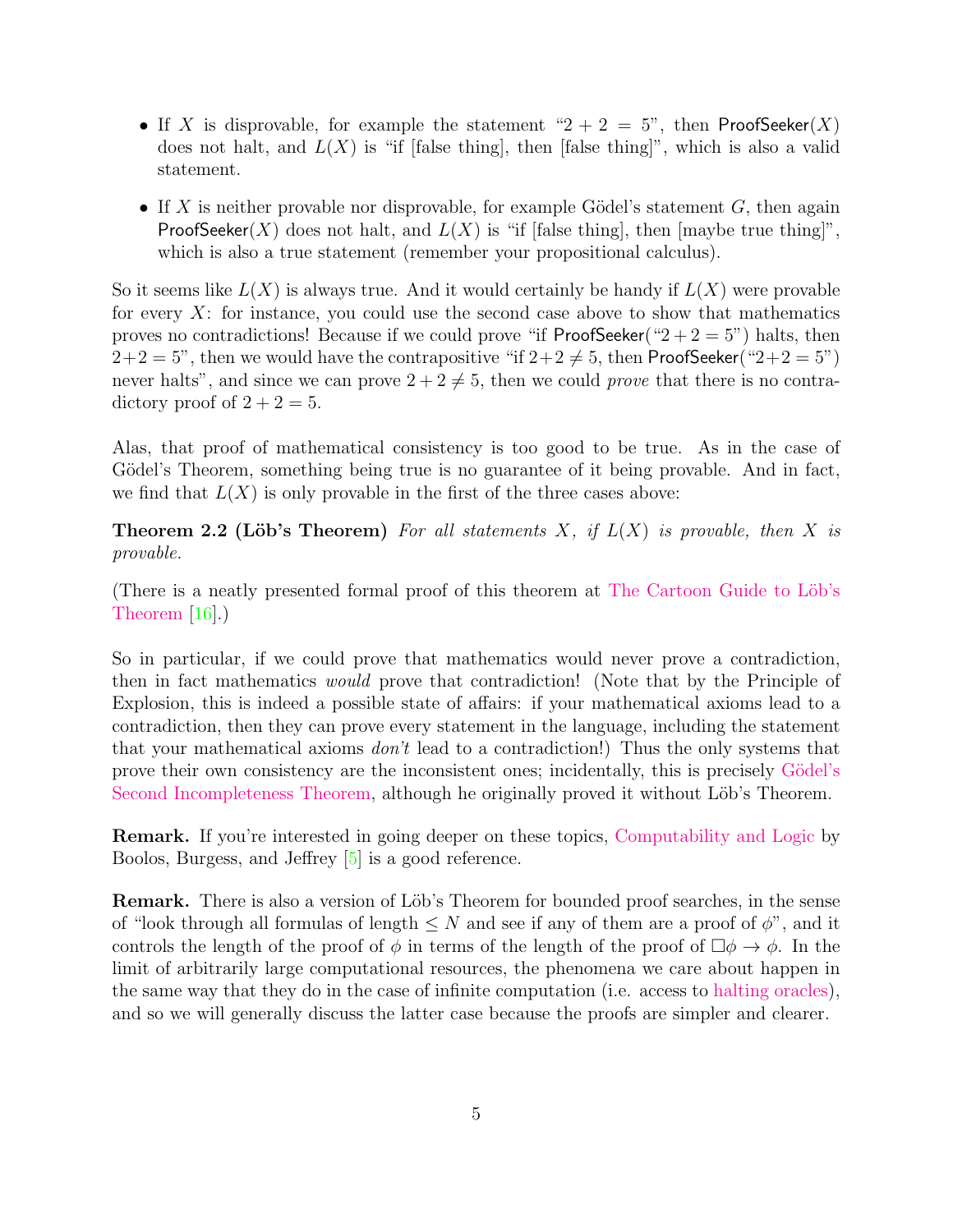## <span id="page-5-0"></span>3 Direct Uses of Löb's Theorem in MIRI Research

We can now exhibit three simple cases where Löb's Theorem comes up in MIRI research topics: one where it forms an unexpected obstacle to justifying self-modifications, one where it neatly enables mutual cooperation in a nonstandard Prisoner's Dilemma setup, and one where it frustrates a naive decision algorithm.

### <span id="page-5-1"></span>3.1 "The Löbstacle"

Let's return to the problem we discussed in the Introduction: Deep Thought 1.0 wants to verify that switching on its successor, Deep Thought 2.0, will have good consequences. Because DT2 has better deductive capacities, DT1 cannot deduce exactly what actions DT2 will take, but it does know that DT2 has the same utility function, and that it too will only take actions it deduces to be good.

Intuitively, this should be enough for DT1 to "trust" DT2, to say that whatever DT2 does, DT2 must have deduced that to be good, and therefore it must actually be good. But that last clause is analogous to the Löbian statement  $L(X)$ : "if the action is deduced to be good, then it must actually be good"! And therefore DT1 cannot generally prove that clause (unless its reasoning is inconsistent), since then it could prove that every action is good.

This is not just an analogy; when we consider a simple mathematical model of a selfmodifying agent that uses proofs in some consistent formal system to justify its actions, that agent has precisely this problem. In models that presume infinite computing power and represent different deductive powers with different axiom systems, a simple agent with a utility function will only create successors whose formal systems are strictly weaker than its own, since only those are fully trusted by the current system.

There are a number of partial and potential remedies to this "Löbstacle", some of them more appealing than others. For more details, see the MIRI preprints [Tiling Agents for Self-](http://intelligence.org/files/TilingAgentsDraft.pdf)Modifying AI, and the Löbian Obstacle [\[18\]](#page-26-2) and [Problems of self-reference in self-improving](http://intelligence.org/files/ProblemsSelfReference.pdf) [space-time embedded intelligence](http://intelligence.org/files/ProblemsSelfReference.pdf) [\[9\]](#page-25-3).

### <span id="page-5-2"></span>3.2 Löbian cooperation

The second topic concerns a variation on the usual Prisoner's Dilemma. Rather than playing directly, you write an algorithm to play against other algorithms on your behalf, as in [Robert](http://en.wikipedia.org/wiki/Prisoner%27s_dilemma#The_iterated_prisoners.27_dilemma) [Axelrod's famous algorithmic Prisoner's Dilemma tournament](http://en.wikipedia.org/wiki/Prisoner%27s_dilemma#The_iterated_prisoners.27_dilemma) [\[1\]](#page-25-4). However, instead of that setup, in which the algorithms play iterated games against one another, in this case your algorithm and theirs get to read the opponent's source code, calculate for as long as they like, and then play only once.

Using quining (recall Section [2.1\)](#page-1-2), one can write a program that cooperates if and only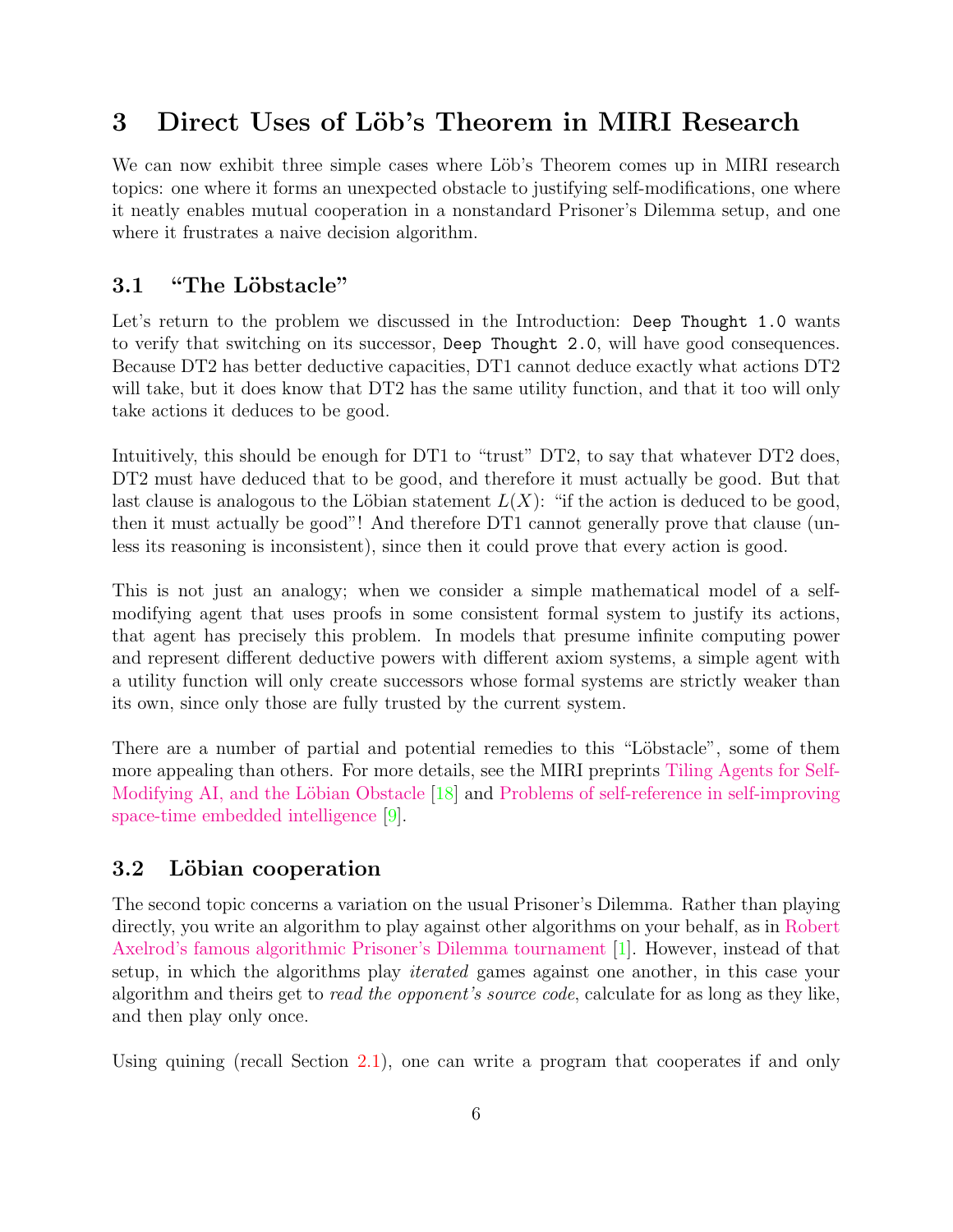if the opponent's source code is identical to its own. However, there are many ways to write such programs, and different ones will not cooperate with each other; this is therefore a fragile form of mutual cooperation.

There's a different algorithm which (at the cost of using lots of computation) avoids that fragility. We call this agent FairBot, and it operates as follows:

- Both FairBot and its opponent X are functions of one argument, which take the opponent's source code and output either C or D.
- When FairBot() is called on the input X, it searches through all proofs of length  $\leq N$ to see whether any are valid proofs of the statement " $X(FairBot) = C$ ". If yes, then it outputs  $C$ ; if no, then it outputs  $D$ .

(Here N is a parameter that doesn't depend on X; we'll think of it as some extremely large number. The only reason we have that parameter at all is so that our algorithm does in fact always return an output in finite time.)

Some things are clear from the definition of FairBot. One is that it is capable of cooperation: if X is a simple algorithm that always returns  $C$ , then FairBot will return  $C$  as well. Another is that (unless arithmetic is inconsistent) FairBot will never be exploited (cooperate while its opponent defects).

What is less immediately clear is the outcome when FairBot plays against itself. Intuitively, it seems like both mutual cooperation and mutual defection are stable fixed points of the situation. However, a Löbian statement breaks the deadlock in favor of cooperation!

To see this, ignore for the moment the parameter N. Then if we consider the statement  $L$ ("FairBot(FairBot) =  $C$ "), we find that it follows directly from the code of FairBot. For if there is a proof that FairBot(FairBot) =  $C$ , then FairBot will discover that proof and output  $C$ . But then, by Löb's Theorem, there must be an actual proof of the statement "FairBot(FairBot)=  $C$ "!<sup>[2](#page-6-0)</sup>

As mentioned in Section [2.2,](#page-3-0) there is a quantitatively bounded version of Löb's Theorem such that this works even with the parameter  $N$ , for sufficiently large values of  $N$ .

Furthermore, this form of cooperation is much more robust: two such programs don't need to figure out that they are functionally identical, they only need to search for proofs about one another's output. Moreover, even algorithms that are not functionally identical to FairBot can achieve mutual cooperation with it.

<span id="page-6-0"></span><sup>&</sup>lt;sup>2</sup>Note the asymmetry: a proof of defection does not directly lead to defection, since FairBot acts based only on whether it finds a proof of cooperation, and it nowhere presumes that finding a proof of defection precludes finding another proof of cooperation. Again, the formal system can't correctly know that it is consistent!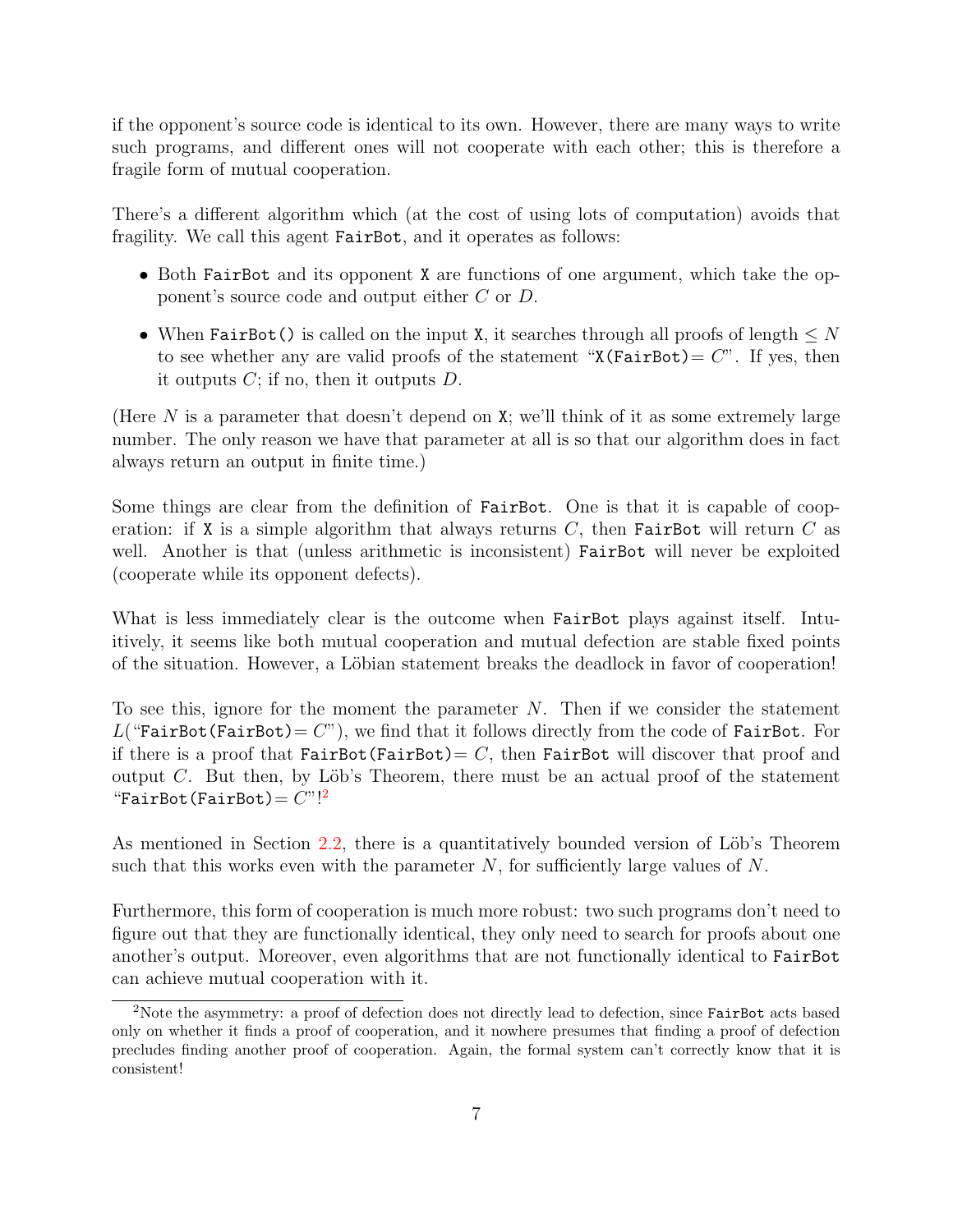The FairBot algorithm is due to Vladimir Slepnev; for more on Löbian cooperation, see the MIRI paper Program Equilibrium in the Prisoner's Dilemma via Löb's Theorem [\[11\]](#page-25-5). We will return to this topic in Section [7.1](#page-19-1) when we have developed a few more tools.

#### <span id="page-7-0"></span>3.3 Spurious counterfactuals

The third topic concerns an unexpected issue that comes up when the agent is a part of the same universe that the agent is proving theorems about.

The setting is a pure computational universe  $U()$  which takes no input, and which just runs and eventually outputs a number. Within that universe there is an agent  $A()$  which knows the code for  $U($ ), which does some computations as part of the natural order of the universe and then outputs something.

This may seem like a rather extreme setup, and it is: we want to see what we can say about agents that know the source code of the universe and wield arbitrarily large computational resources, because it is often easier to show what happens with such agents than what happens with more realistic, messy, and bounded agents. Moreover, any obstacles we discover in the ideal setting are likely to correspond in the real setting to obstacles that can't be overcome merely by adding more knowledge and computing power to the system.

Let's first consider a really simple sort of universe (Algorithm [1\)](#page-7-1), where  $A()$  must try to figure out whether to open door number 1, door number 2, or neither.

<span id="page-7-1"></span>

| Algorithm 1: $U()$     |  |
|------------------------|--|
| if $A() = 1$ then      |  |
| $\vert$ return 100     |  |
| else if $A() = 2$ then |  |
| $\vert$ return 1       |  |
| else                   |  |
| return $-\infty$       |  |
| end                    |  |

This requires us to specify the function  $A()$ . Now of course we could consider a function A() hard-coded to return 1, but that's not especially interesting. Instead, we'll write one (Algorithm [2\)](#page-7-2) which tries to deduce which door (if either) to open, by looking through proofs of arithmetical statements.

<span id="page-7-2"></span>It seems obvious that there should be proofs of  $A() = 1 \rightarrow U() = 100$  and  $A() = 2 \rightarrow U() = 1$ whose Gödel numbers are smaller than a googolplex, and therefore  $A$  should correctly prove those statements and choose Door 1.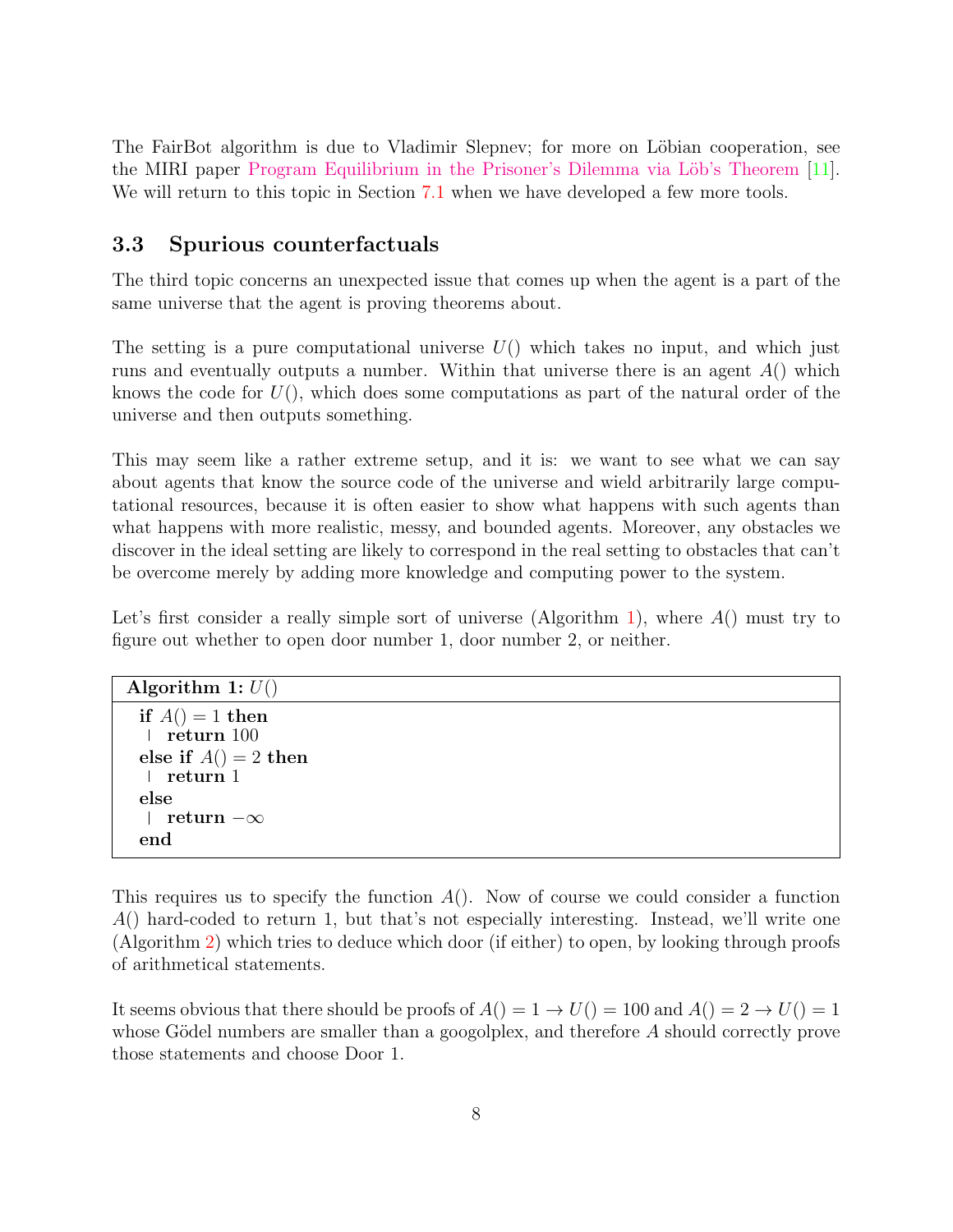Algorithm 2:  $A()$ Door1  $\leftarrow -\infty$ ; Door2  $\leftarrow -\infty$ ;  $n=1$ ; while Door1 + Door2 =  $-\infty$  and  $n < 10^{10^{100}}$  do if n encodes a valid proof of " $A() = 1 \rightarrow U() = c$ " for some c then Door $1 \leftarrow c$ ; if n encodes a valid proof of " $A() = 2 \rightarrow U() = c$ " for some c then  $Door2 \leftarrow c$ ;  $n+=1;$ end if  $\text{Door1} \geq \text{Door2}$  then return 1 else return 2 end

But there's something very strange that can happen instead: A could prove  $A() = 2 \rightarrow$  $U($ ) = 1, and then prove a "spurious counterfactual" such as  $A($ ) = 1  $\rightarrow U($ ) = -1, which then makes  $A()$  stop looking early and select door number 2! This wouldn't be a contradiction, because if  $A() = 2$ , then  $A() = 1 \rightarrow U() = -1$  is formally true<sup>[3](#page-8-0)</sup>. But why should it actually happen?

It's clearest to see in the case where I can make one innocent-seeming change to  $A()$ : I ask that before it starts searching through all  $n < 10^{10^{100}}$  to see if they encode proofs, I want it to check two particular proofs. The first is the simple proof that  $A() = 2 \rightarrow U() = 1$ , and the second is a statement  $\phi$ . Now if  $\phi$  really is a proof of the spurious counterfactual  $A() = 1 \rightarrow U() = -1$ , it's clear from the rest of the source code of  $A()$  that it will break the while loop and choose Door 2. In fact, we can formalize that reasoning: there's a proof that if  $\phi$  is a proof of  $A() = 1 \rightarrow U() = -1$ , then in fact it's true that  $A() = 2$  and thus  $A() = 1 \rightarrow U() = -1.$ 

But this is almost a Löbian statement, just with the addition of a specific  $\phi$  rather than an existential quantifier! By the machinery of quining, we can find a  $\phi$  that serves our purposes, so it works just as before: since the Löbian statement is provable, so is the conclusion  $A() = 1 \rightarrow U() = -1$ , by means of that particular  $\phi$ .

<span id="page-8-0"></span><sup>&</sup>lt;sup>3</sup>Note, however, that it's impossible to prove a spurious counterfactual about the choice you actually take, and thus it could not be consistent to find a spurious proof that  $A() = 1 \rightarrow U() = 2$  or that  $A() = 2 \rightarrow$  $U() = 11$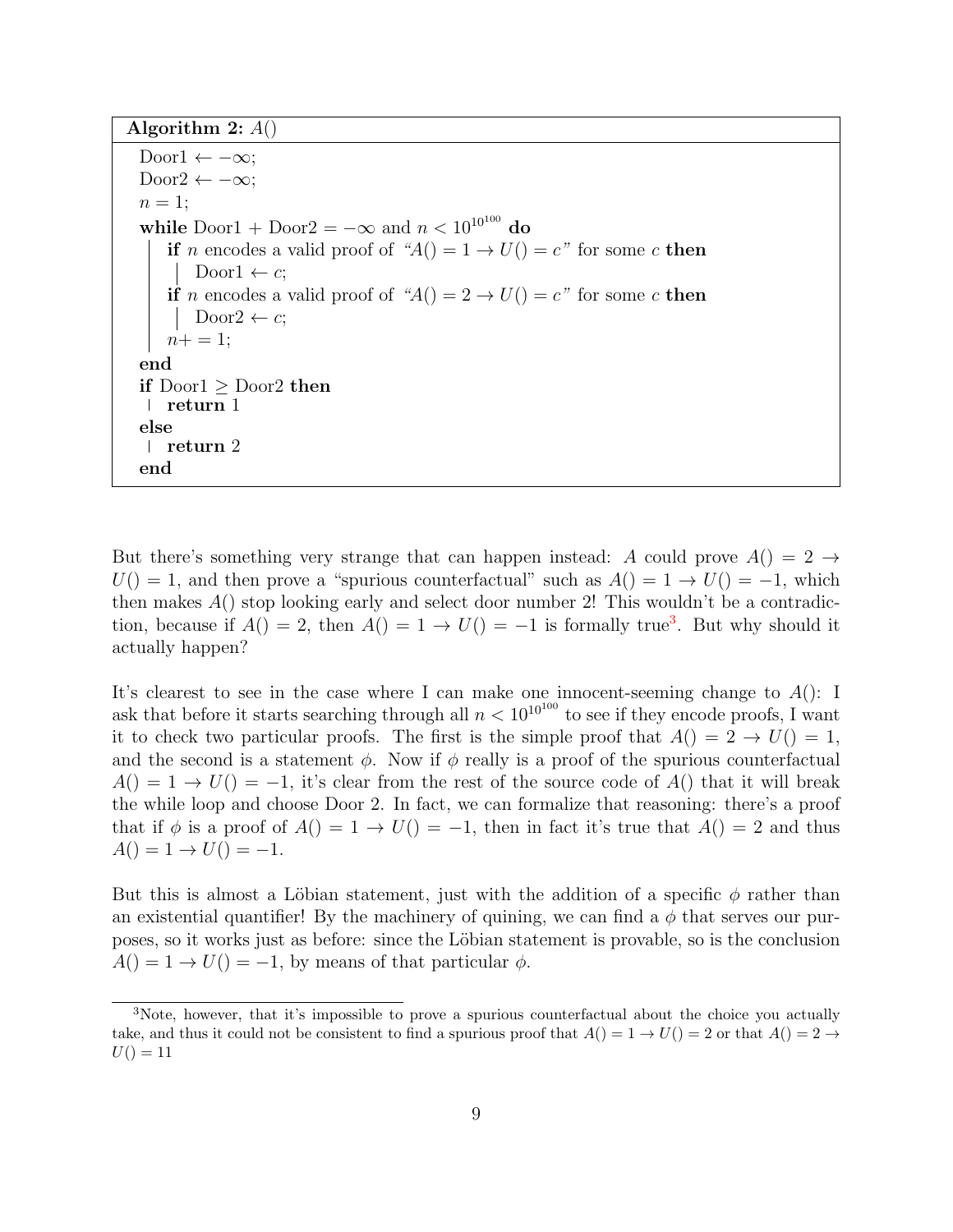Even without that malicious change, these kinds of agents and universes are susceptible to spurious counterfactuals. In Section [7.2,](#page-22-0) we'll consider a similar setup, but with a more careful ordering of which proofs it pays attention to, and that agent can be shown to make the correct decisions (given enough deductive power). The idea was originally due to Benja Fallenstein; Tsvi Benson-Tilson's paper [UDT with Known Search Order](http://intelligence.org/files/UDTSearchOrder.pdf) [\[3\]](#page-25-6) discusses spurious counterfactuals and a different response to them.

### <span id="page-9-0"></span>4 Crash Course in Model Theory

For the later topics, we'll need some additional background in mathematical logic. Let's start out by just talking formally about the natural numbers with addition and multiplication.

#### <span id="page-9-1"></span>4.1 Axioms and theories

We begin with a language of symbols, and we don't start out assuming anything about what they mean. We'll take some symbols of the [propositional calculus,](http://en.wikipedia.org/wiki/Propositional_calculus) set theory, arithmetic, and three special symbols:

$$
\{ (0,1), \wedge, \vee, \neg, \rightarrow, \leftrightarrow, \in, \forall, \exists, =, +, \cdot, O, S, \mathbf{N} \}
$$

Here we'll think of  $N$  as standing in for the set of natural numbers,  $O$  as standing in for zero, and S as standing in for the successor (so that SO represents 1, SSO represents 2, etc.). That way we don't need rules for dealing with infinitely many number symbols, or rules for dealing with digits. We'll also add an infinite family of symbols like x and y for variables (so long as they're quantified over with  $\forall$  or  $\exists$ ). Finally, we'll use letters like  $\phi$  to stand in for a formula within the language, but note that  $\phi$  is not itself part of the language, so we can't say things like  $\forall \phi$ .

We'll import the standard rules of the propositional calculus and set theory as applied to the appropriate symbols (for instance, whenever  $\phi \wedge \psi$  is a theorem, then both  $\phi$  and  $\psi$ are theorems), but we won't yet assume any properties of  $+,\cdot,0,5$ , or N. That's because we'll want to pick our own axioms about arithmetic on the natural numbers! This creates a [theory,](http://en.wikipedia.org/wiki/Theory_%28mathematical_logic%29) the set of all theorems that follow from the axioms; different sets of axioms can give rise to different theories.

So let's take some true statements about the natural numbers, make them axioms of our logical system, and see what kind of theory we get. (Parenthetical comments are included for our intuition, but are not actually a part of the theory.)

- 1.  $O \in N$  (zero is a natural number)
- 2.  $\forall x \in \mathbb{N}$  S $x \in \mathbb{N}$  (if x is a natural number, so is its successor)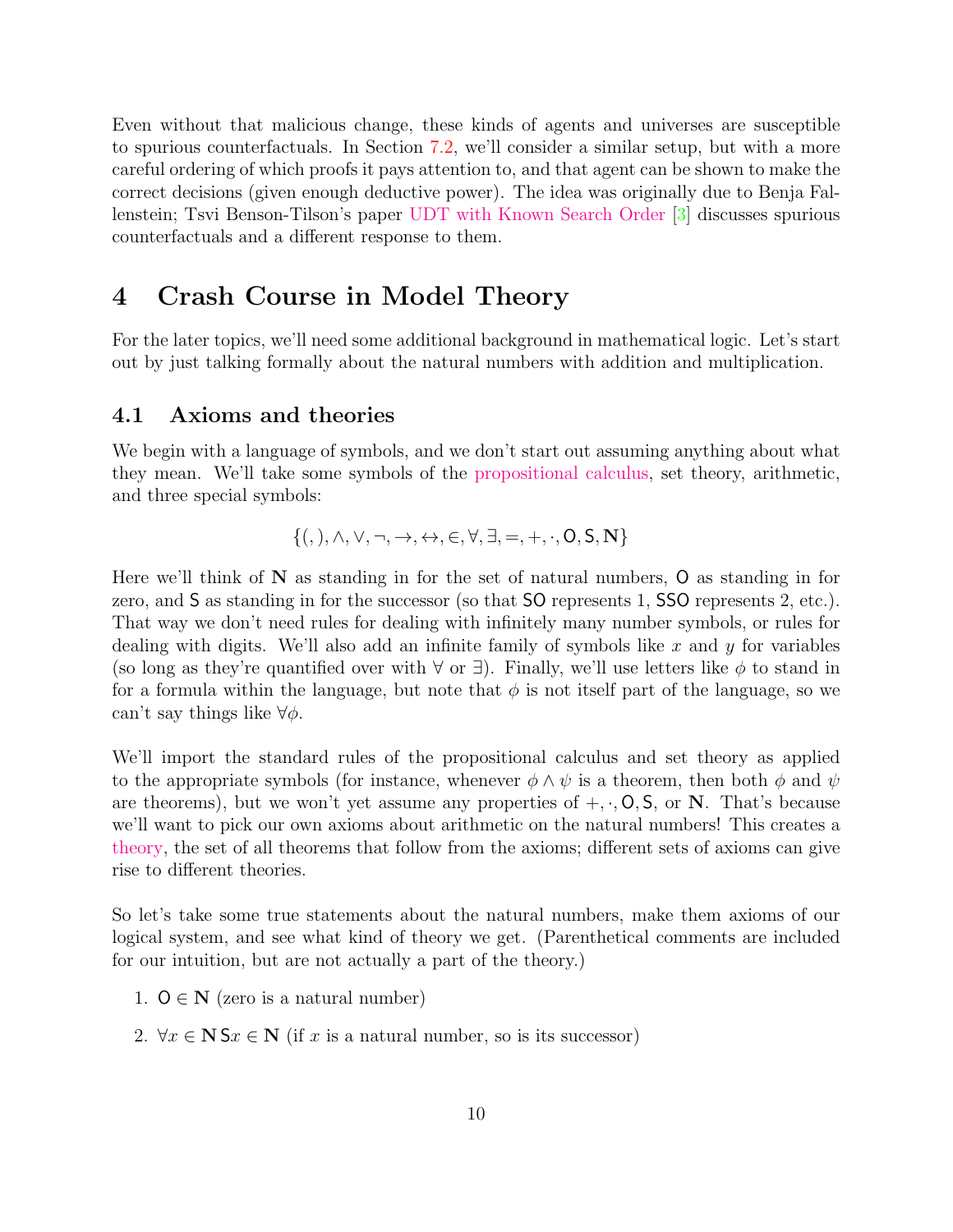- 3.  $\forall x \in \mathbb{N} \forall y \in \mathbb{N}$   $(x+y \in \mathbb{N}) \land (x \cdot y \in \mathbb{N})$  (the product and sum of two natural numbers are also natural numbers)
- 4.  $\forall x \in \mathbb{N} \forall y \in \mathbb{N}$  (S $x = \mathcal{S}y$ )  $\rightarrow (x = y)$  (if the successors are equal, so are the originals)
- 5.  $\forall y \in \mathbb{N}(y = 0) \lor (\exists x \in \mathbb{N} \mathsf{S} x = y)$  (every nonzero number has a predecessor)
- 6.  $\forall x \in \mathbb{N}$   $(x+0=x) \wedge (x \cdot 0=0)$  (how zero interacts with addition and multiplication)
- 7.  $\forall x \in \mathbb{N} \forall y \in \mathbb{N}$   $(x + \mathsf{S}y = \mathsf{S}(x + y)) \wedge (x \cdot \mathsf{S}y = (x \cdot y) + x)$  (how successor interacts with addition and multiplication)

A theory can contain contradictions, of course: some theorem  $\phi$  such that  $\neg \phi$  is also a theorem. So how can we tell whether the theory built on these axioms contains any contradictions? We could try proving things and see if we ever find a contradiction, but as there are infinitely many theorems, we couldn't be sure that we just hadn't found a contradiction yet.

But there's another thing we could do: exhibit an example of a set for which all of the axioms hold! That serves as conclusive evidence that the theory does not contain contradictions, because  $\phi$  is either actually true or actually false for that specific set, and so at most one of  $\phi$  and  $\neg \phi$  can actually be a theorem.

We need to do a little more than exhibit an object: we need to have a correspondence between the symbols in the language and the parts of the object. So for instance, we iden-tify the symbol O with the number 0, SO with 1, and so on<sup>[4](#page-10-1)</sup>; we identify N with the full set of natural numbers N; and we identify addition and multiplication with the usual operations on N. We call such an object a [model,](http://en.wikipedia.org/wiki/Structure_(mathematical_logic)) and such a correspondence an [interpretation](http://en.wikipedia.org/wiki/Interpretation_(logic)) of the theory.

However, the same theory can have many models, some of them not at all what you were thinking of when you made the axioms...

#### <span id="page-10-0"></span>4.2 Alternative and nonstandard models

For instance, an alternate model of the theory above is the set with a single element "Alice"; we identify O with Alice, and then SO with Alice as well (so  $SO = O$ ), and so on; we declare that Alice+Alice=Alice-Alice=Alice; and then we identify  $N$  with the set  ${Alice}$ . Note that all of the axioms above are true of this alternate model, even if their intuitive meanings aren't!

Fine, let's patch this. We can't add an axiom directly saying it's not this particular model,

<span id="page-10-1"></span><sup>4</sup>Of course, this example does take a leap of faith in accepting the existence of infinitely many natural numbers; some mathematicians reject that, call themselves [strict finitists,](http://en.wikipedia.org/wiki/Finitism) and assert that we have no idea whether the axioms of arithmetic are consistent. But they do accept that any theory with a completely specified finite model must be consistent.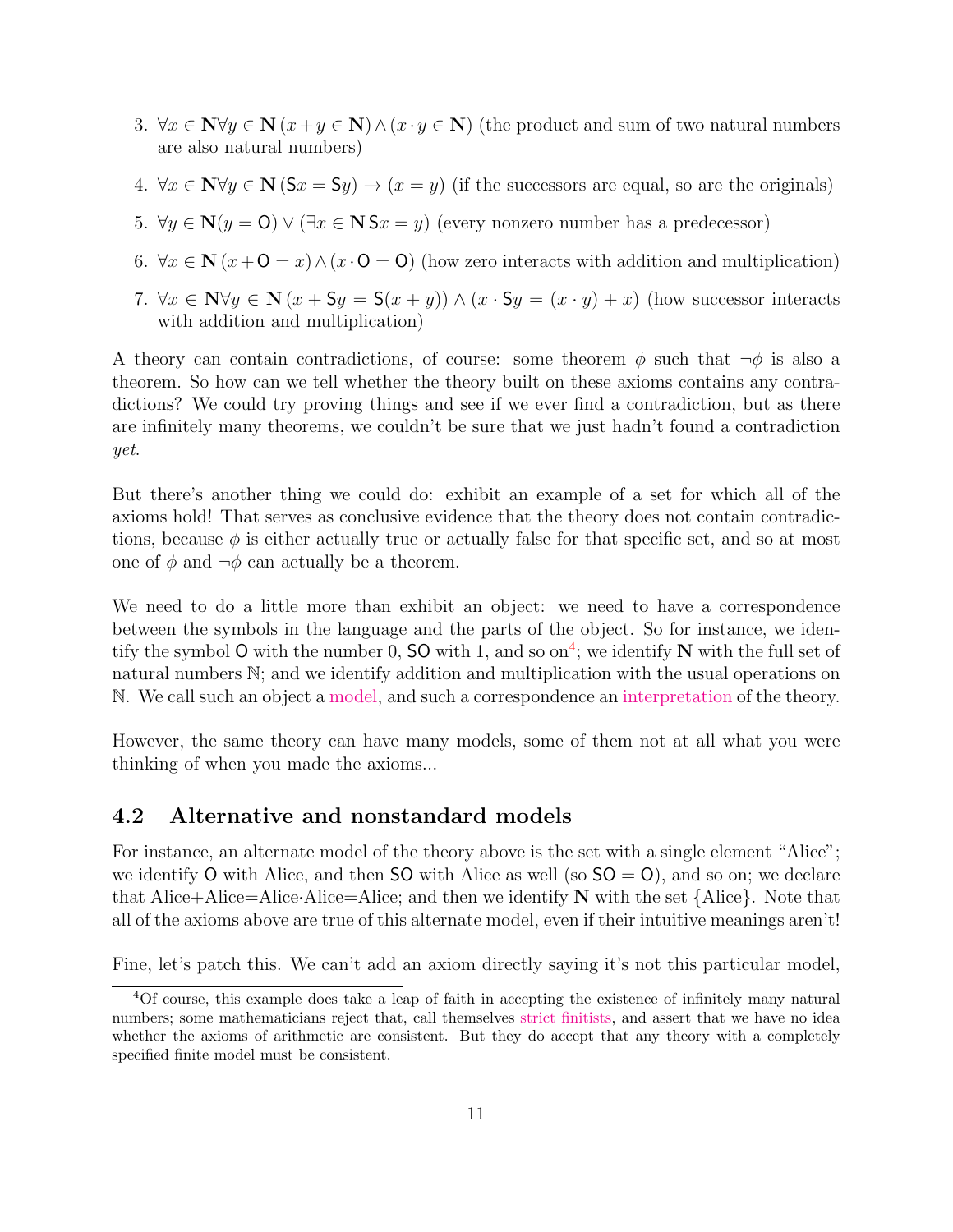since Alice isn't part of the language of the theory itself. But we can add an axiom saying  $SO \neq O$ , which is true of the model of the natural numbers we want, but not true of the Alice model.

Well, we excluded that alternate model, but there are still others we haven't excluded. In particular, we can consider arithmetic mod  $n$  as a model for any  $n!$ . In order to exclude these, we could add axioms saying  $SSO \neq O$ , SSSO  $\neq O$ , etc, or we could be more economical and just use the axiom  $\forall x \in \mathbb{N}$  S $x \neq 0$ . (The resulting theory is known as [Robinson](http://en.wikipedia.org/wiki/Robinson_arithmetic) [arithmetic,](http://en.wikipedia.org/wiki/Robinson_arithmetic) and is interesting in its own right.)

Have we eliminated all alternate models from this theory? Hardly! We're just getting started. Consider the model where N refers to the natural numbers combined with one additional entity, "Bob"; we identify  $S(Bob)=Bob$ , Bob·0 = 0, Bob·x = Bob for all  $x \neq 0$ , and Bob+ $x$  =Bob for all  $x$ . Then we again see that this satisfies all of our axioms so far. We could patch this with the axiom  $\forall x \in \mathbb{N}$  S $x \neq x$ , but again we can build more and more complicated alternate models. (One particularly interesting model for Robinson arithmetic consists of all polynomials with integer coefficients whose leading term is nonnegative.)

It turns out that what we're missing from the natural numbers is the principle of induction. (Indeed, with Robinson arithmetic you can't even prove that addition is commutative!) In order to express induction in the language (which doesn't have variables for properties, only for numbers), we must resort to an infinite family of new axioms: for every logical formula  $\phi(x)$  (with no free variables except for x), we want to add the axiom  $(\phi(0) \wedge (\forall x \in \mathbf{N} \phi(x) \rightarrow \phi(\mathsf{S}x))) \rightarrow \forall y \in \mathbf{N} \phi(y).$ <sup>[5](#page-11-0)</sup>

With all of that completed, we've got the axioms for the theory of [Peano Arithmetic.](http://en.wikipedia.org/wiki/Peano_axioms) Now are we done with alternative models? Of course not! Remember how Gödel's self-referential formula G was undecidable? There are models of Peano arithmetic where G holds, and other models where G fails to hold.

The models where G holds include our standard intuitive model of the natural numbers, since as we discussed before, G definitely does not halt at any finite number. But then, what kind of model of Peano Arithmetic could G fail to halt on?

It may help to think of the model of  $N$  with Bob. If we do Gödel's construction in Robinson Arithmetic, there will be no contradiction if we assert that the special extra number Bob in fact satisfies the property that the formula  $G$  is checking (the property which represents

$$
\forall z_1 \in \mathbf{N} \dots \forall z_k \in \mathbf{N} \left( \phi(0, z_1, \dots, z_k) \land (\forall x \in \mathbf{N} \phi(x, z_1, \dots, z_k) \to \phi(\mathsf{S}x, z_1, \dots, z_k))) \to \forall y \in \mathbf{N} \phi(y, z_1, \dots, z_k).
$$

<span id="page-11-0"></span> ${}^{5}$ Actually, we need to get a bit more complicated to do *all* inductive proofs on the natural numbers; what we truly need is that if  $\phi(x, z_1, \ldots, z_k)$  is a logical formula, then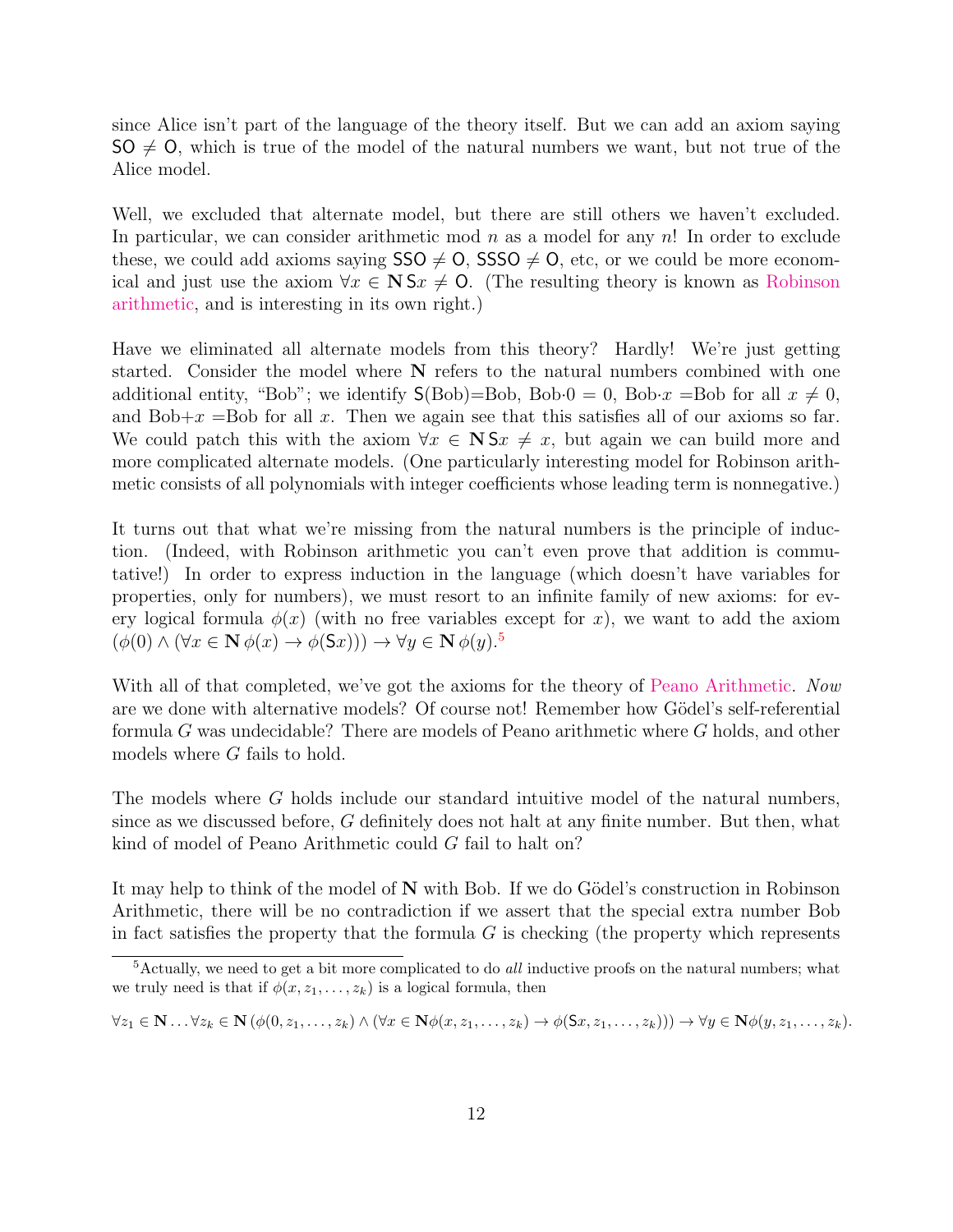"this is a valid proof that no number is a valid proof of  $G$ "). This is okay, because Bob doesn't actually have a representation in terms of lots of S's and an O, so this assertion can't be used to actually construct a finite sequence of logical formulas that comprise a proof that no number is a valid proof of G. This loophole suffices to maintain consistency for the new system!

We're using Peano Arithmetic, though, so our nonstandard models will be weirder than the natural numbers plus Bob. The key to understanding these is that G never halts at any finite number, but we can't actually define in our formal language what "finite" means. The [nonstandard models of Peano Arithmetic](http://en.wikipedia.org/wiki/Non-standard_model_of_arithmetic) are those which have all the usual numbers but also lots of extra numbers that are "too large" to ever be written as lots of S's followed by an O, but which nonetheless are swept along in any inductive statement. (I still don't know quite how to visualize this model, but you can rigorously construct it using set theory.) And again, a "number" that can't actually be written in S's and an O can be asserted to represent a valid proof, but that proof can't be extracted from the number and used against itself, so it all works out consistently.

Remark. Since nonstandard models of arithmetic contain numbers larger than any of the usual natural numbers, they can be used in other areas of mathematics. If you take the reciprocal of one of those numbers, you get an infinitesimal; thus you can use these to define the concepts of calculus without using limits! This is known as [nonstandard analysis.](http://en.wikipedia.org/wiki/Non-standard_analysis)

And it doesn't end there! As I mentioned before, we can add either G or  $\neg G$  as an extra axiom of Peano Arithmetic, and since adding a new axiom changes the rules for what counts as a valid proof, we can redo Gödel's construction in our new formal system, and have statements that are undecidable given the new rules. Or we can directly talk about the consistency of Peano Arithmetic (by making a statement that asserts that there is no proof in PA that  $0 = 1$ , and the consistency of the system with all the rules of Peano Arithmetic plus the axiom that PA is consistent, and so on. (Ponder for a moment the formal system which has all the axioms of PA, plus the axiom that PA is consistent, plus the axiom that "the system which has all the axioms of PA, plus the axiom that PA is consistent" is inconsistent. As it turns out, this is a perfectly consistent system<sup>[6](#page-12-0)</sup>!) We'll work with a particular hierarchy of such formal systems in Section [6,](#page-14-0) but before then, we'll discuss another MIRI paper that relates to theories and models.

Remark. Again, [Computability and Logic](http://www.cambridge.org/us/academic/subjects/philosophy/logic/computability-and-logic-5th-edition) by Boolos, Burgess, and Jeffrey [\[5\]](#page-25-2) covers all of this material at a much deeper level.

<span id="page-12-0"></span> $6$ Assuming that [the standard ZFC axioms of set theory](http://en.wikipedia.org/wiki/Zermelo%E2%80%93Fraenkel_set_theory) are consistent, as we do throughout this paper, since we use these to construct models of all the weird axiomatizations of Peano Arithmetic.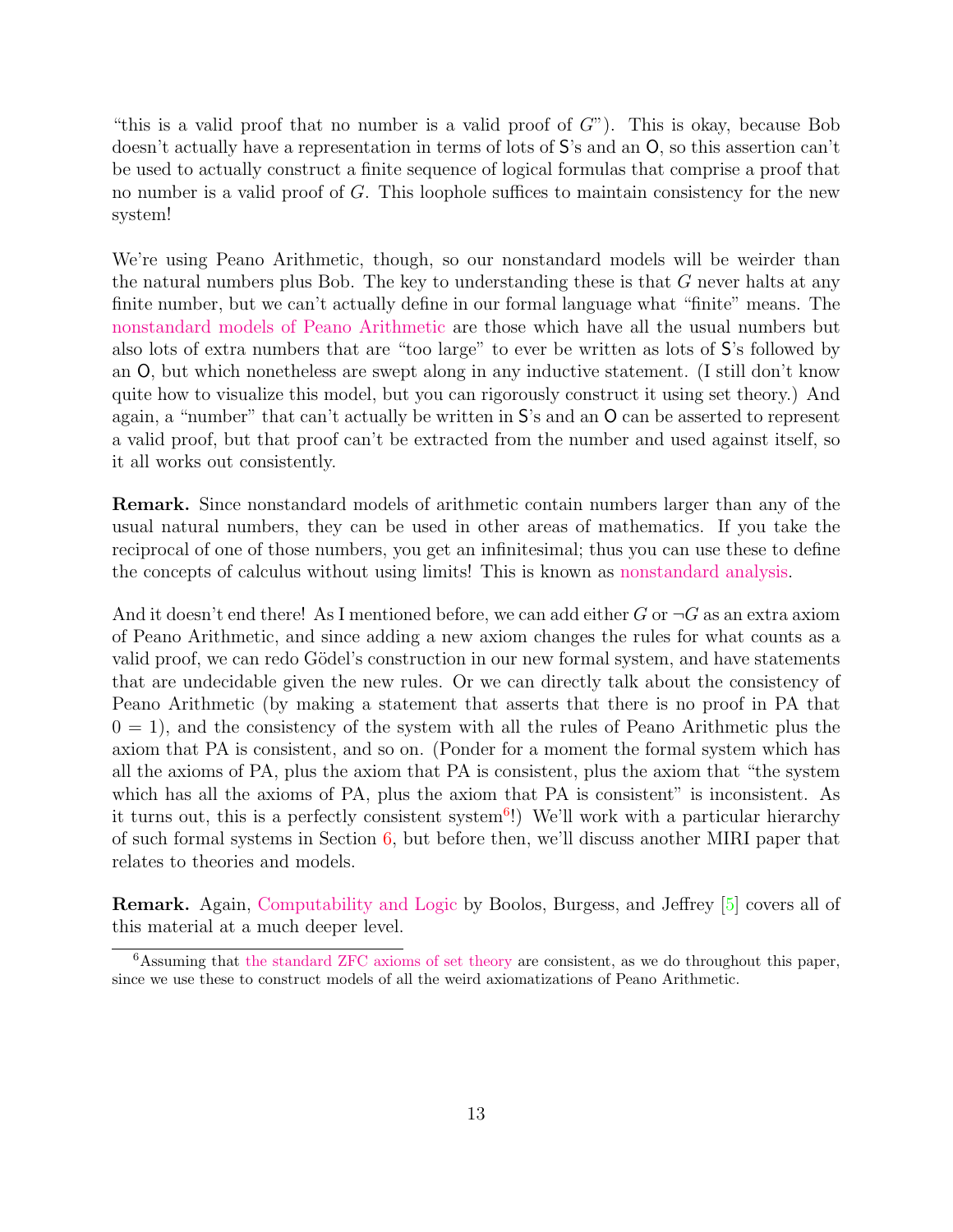## <span id="page-13-0"></span>5 Uses of Model Theory in MIRI Research

### <span id="page-13-1"></span>5.1 Reflection in probabilistic logic

The topic of the first MIRI mathematical workshop paper, [Definability of Truth in Prob](http://intelligence.org/files/DefinabilityTruthDraft.pdf)[abilistic Logic](http://intelligence.org/files/DefinabilityTruthDraft.pdf) [\[7\]](#page-25-7), isn't directly entwined with Löb's Theorem. But we've just covered the necessary background to understand it, and we'll need another ingredient before getting to the other MIRI papers in these notes, so we might as well detour here!

This paper concerns probabilistic logic: assigning probabilities in  $[0, 1]$  to logical statements, rather than just assigning them the labels "provable", "disprovable<sup>[7](#page-13-2)</sup>", and "undecidable". We'll want to make sure we assign the value 1 to all provable statements and 0 to all disprovable statements, and that we assign values to the undecidable statements in a consistent way (so if  $\phi$  and  $\psi$  are undecidable but  $\phi \to \psi$  is provable, then the probability we assign to  $\phi$  should be less than or equal to the probability we assign to  $\psi$ ).

Why is this an important topic for MIRI to study? Probabilistic logic is an interesting, clean, and rich model for Bayesian reasoning and for bounded inference. Consider an AI that cannot deduce with certainty whether  $P = NP$ ; knowing it one way or the other should certainly change its actions (for instance, its cryptographic precautions against other agents), and so the most sensible way to proceed seems to be assigning it a tentative probability based on [the available evidence,](http://www.scottaaronson.com/blog/?p=1720) using that probability to do consequentialist calculations, and updating it in the light of newer evidence. So, in order to understand bounded reasoning, we might start with the nice and symmetrical (if unrealistic) case of a coherent probability assignment over all logical statements.

So let's consider a Gödelian obstacle that bedevils logic, and see if it looks different within probabilistic logic. That obstacle is [Tarski's undefinability of truth](http://en.wikipedia.org/wiki/Tarski%27s_undefinability_theorem) [\[14\]](#page-25-8).

OK, so we've previously established that some statements are undecidable, and in fact, undecidable statements hold in some models of a theory but not others. We might want to endorse some particular model as the "true" one (for instance, our standard model of the natural numbers, without all of those weird nonstandard numbers), and say that logical statements are true if they hold in that model and false if they don't. This truth predicate exists outside the language, and so the logical statements can't talk about the truth predicate, only about weaker notions like provability. All that is perfectly fine, thus far.

The trouble comes when we try to construct a language that contains its own truth predicate T, either by finding a formula for it using the previously existing symbols, or by directly adding a new symbol with some rules of usage, such that for all  $\phi$ , it's true that  $T(\phi) \leftrightarrow \phi$ . Either approach is doomed, by an argument that should seem familiar by now: there exists

<span id="page-13-2"></span><sup>7</sup>By this, we mean statements whose negation is provable, not statements which cannot be proven.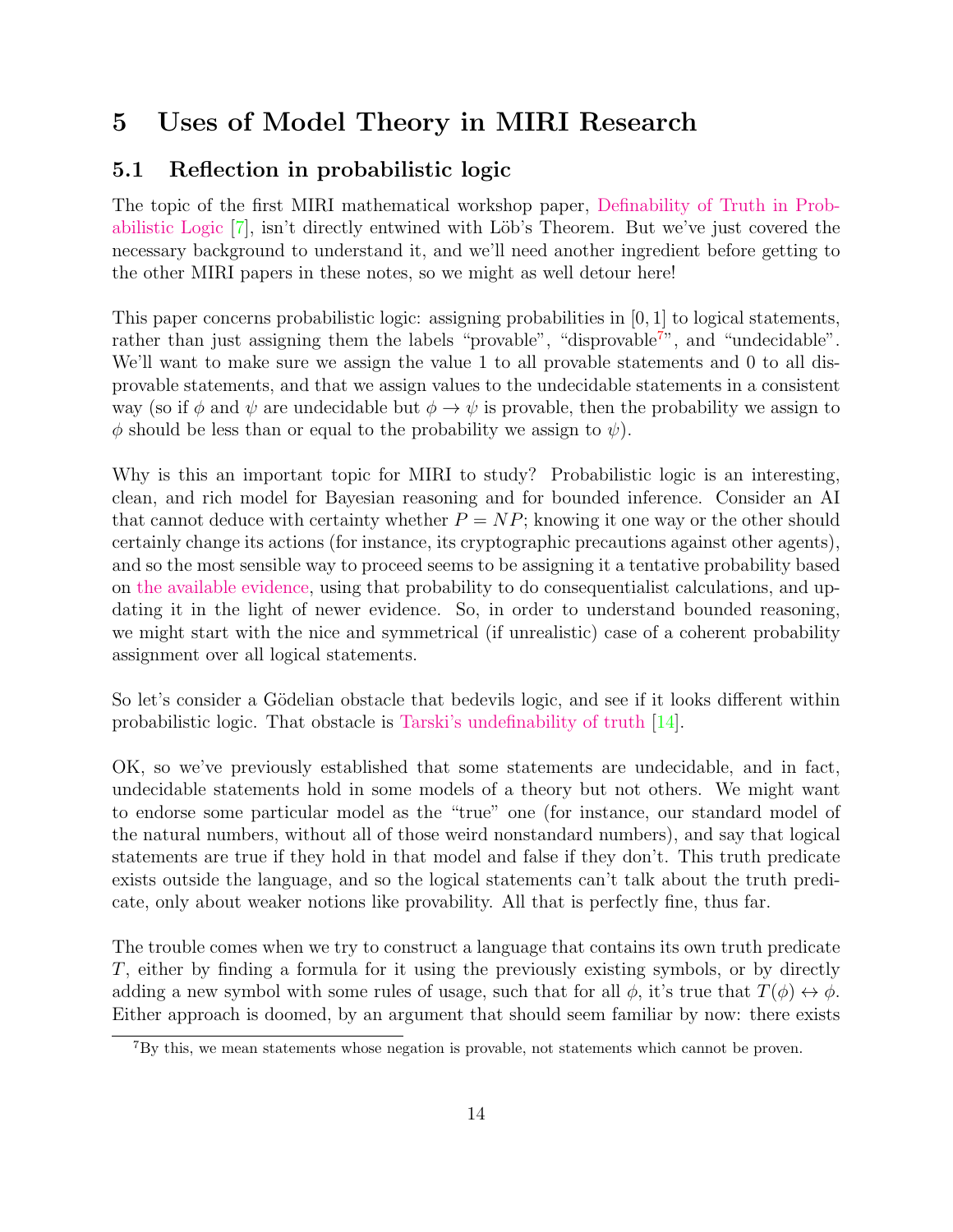a sentence X that refers to itself by quining, so that it's provable that  $X \leftrightarrow T(\neg X)$ . And now, clearly, neither  $T(X)$  nor  $T(\neg X)$  can hold.

All right, so what changes when you incorporate probabilities?

Let's introduce a symbol P which represents the probability of a logical statement. We'd like P to satisfy some mathematical coherence properties, like  $P(\phi \wedge \psi) \leq P(\phi)$ , and we'd also like P to be able to discuss itself. Now what happens when we consider the statement Y constructed such that  $Y \leftrightarrow (P(Y) < 0.5)$ ? Does this create a contradiction?

It depends on what kind of statements P is allowed to make about itself! Namely, if P isn't allowed to make exact statements about its own values, but only arbitrarily precise approximations, then everything can work out consistently. Namely, in the place of the failed reflection principle  $T(T(\phi) \leftrightarrow \phi)$ , we take the reflection principle

$$
\forall \phi \forall a, b \in \mathbb{Q} \ (a < P(\phi) < b) \rightarrow (P(a < P(\phi) < b) = 1). \tag{5.1}
$$

In the paper, they prove that with this reflection principle and the natural coherence conditions, there indeed is a probability valuation that works for the values of P.

How does this avoid a collision with the statement  $Y$  above? It turns out that the true value of  $P(Y)$  is 0.5, but P isn't able to know whether  $P(Y)$  is exactly 0.5, or slightly above it, or slightly below it, and so  $P(P(Y) < 0.5)$  is 0.5 as well, and so on. For any rational  $\epsilon > 0$ , you can prove with certainty that  $P(0.5 - \epsilon < P(Y) < 0.5 + \epsilon) = 1$ , but you can't get from this anything sharp enough to produce a contradiction; in particular, you can't prove the generalization that  $\forall \epsilon > 0$   $P(0.5 - \epsilon < P(Y) < 0.5 + \epsilon) = 1$ .

Remark. Nonstandard arithmetic isn't needed for this result, but it can shed some light on the fact that  $P(0.5 - \epsilon \langle P(Y) \rangle \langle 0.5 + \epsilon) = 1$  for any rational  $\epsilon$ . Since some models of N include nonstandard natural numbers, P can't rule out the possibility that reciprocals of nonstandard natural numbers (infinitesimals) exist, and so  $P(Y)$  may as well be imagined as 0.5 plus or minus an infinitesimal...

Remark. Since the result in the Definability of Truth paper is nonconstructive, it's worth noting that there's a followup paper by Christiano on computationally tractable approximations of probabilistic logic: [Non-Omniscience, Probabilistic Inference, and Metamathematics](https://intelligence.org/files/Non-Omniscience.pdf)  $|6|$ .

## <span id="page-14-0"></span>6 Crash Course in Gödel-Löb Modal Logic

The final topics in this survey require some topics outside the usual first course in mathematical logic, namely the Gödel-Löb modal logic of provability. This modal logic captures exactly the parts of Peano Arithmetic that relate to self-reference, and by leaving out the rest, it has a pleasingly simple structure and plenty of powerful tools for analysis. Thus it's a great setting for model problems in decision theory, as we shall see.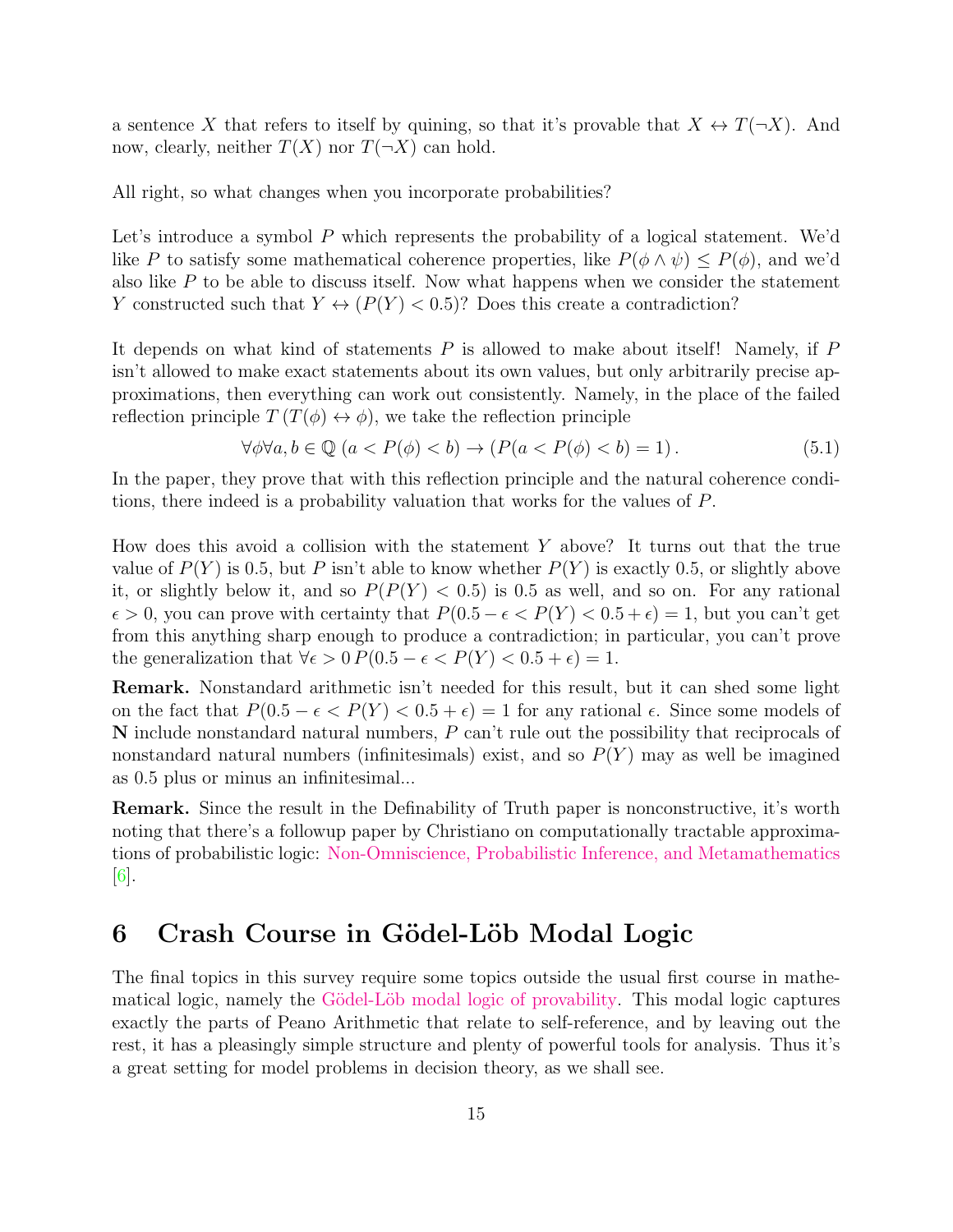#### <span id="page-15-0"></span>6.1 The modal logic of provability

You may have heard of modal logic before, in the context of philosophy: Aristotle defined ways of arguing about which facts are necessary or possible rather than merely true or false. By the twentieth century, people had formalized various kinds of modal logic, where you take the usual language of propositional logic and add the symbols  $\Box$  and  $\diamond$ , as well as new axioms and rules incorporating them.  $\Box \phi$  is usually interpreted as the statement "it is necessary that  $\phi$ ", and  $\phi \phi$  as "it is possible that  $\phi$ ". (We actually only need  $\Box$ , since in all modal logics of interest to us,  $\diamond \phi \leftrightarrow \neg \Box \neg \phi$ .)

Philosophers have tried out various sets of axioms, mostly in order to write intimidat-ingly technical-looking arguments for their preferred metaphysical conclusions<sup>[8](#page-15-1)</sup>, but we're more interested in a particular modal logic that constitutes a perfectly rigorous—and quite useful—reflection of Löbian phenomena in Peano Arithmetic and other such systems. This is the Gödel-Löb modal logic (alternately, 'the modal logic of provability' or simply 'provability' logic'), which we will denote as GL.

We can construct GL in two different ways. First, we can let  $\Box \phi$  represent the formula of Peano Arithmetic that asserts that  $\phi$  is provable in Peano Arithmetic, and then restrict ourselves to the formulas and proofs that use only  $\Box$ , the logical operators, and Boolean variables (including the constants  $\top$  for true and  $\bot$  for false, but no numbers, arithmetical operations, or quantifiers). Or, equivalently, we can start with those elements of the language, and then add the following axioms and rules:

- All tautologies of the propositional calculus are axioms of GL, including tautologies where an expression including  $\Box$  has been substituted for a variable (for instance,  $\Box p \vee \neg \Box p$  is an axiom).
- Modus Ponens Rule: if the expressions A and  $A \rightarrow B$  are theorems, then so is B.
- Distribution Axioms: for any expressions  $A$  and  $B$  in the language, we have the axiom  $\square(A \to B) \to (\square A \to \square B).$
- Generalization Rule: if the expression A is a theorem, then so is  $\Box A$ .
- Gödel-Löb Axioms: for any expression A, we have the axiom  $\square(\square A \to A) \to \square A$ .

It's a nontrivial theorem that these approaches give us the same modal logic! So GL really does capture the self-referential parts of Peano Arithmetic, while leaving aside the arithmetical parts; for instance, the statement that Peano Arithmetic is consistent is simply  $\neg\Box\bot$ .

**Exercise.** Show, using the rules of GL, that  $\Box \bot \leftrightarrow \Box \diamond p$ ; recall that  $\diamond p = \neg \Box \neg p$ . Informally, that is, no statement can be proven consistent with Peano Arithmetic unless Peano

<span id="page-15-1"></span><sup>&</sup>lt;sup>8</sup>Gödel himself, toward the end of his life, circulated [a modal logic version of Anselm's ontological proof](http://en.wikipedia.org/wiki/G%C3%B6del%27s_ontological_proof) [of the existence of God.](http://en.wikipedia.org/wiki/G%C3%B6del%27s_ontological_proof) The proof is of course formally valid, but the axioms are a bit overpowered and underjustified.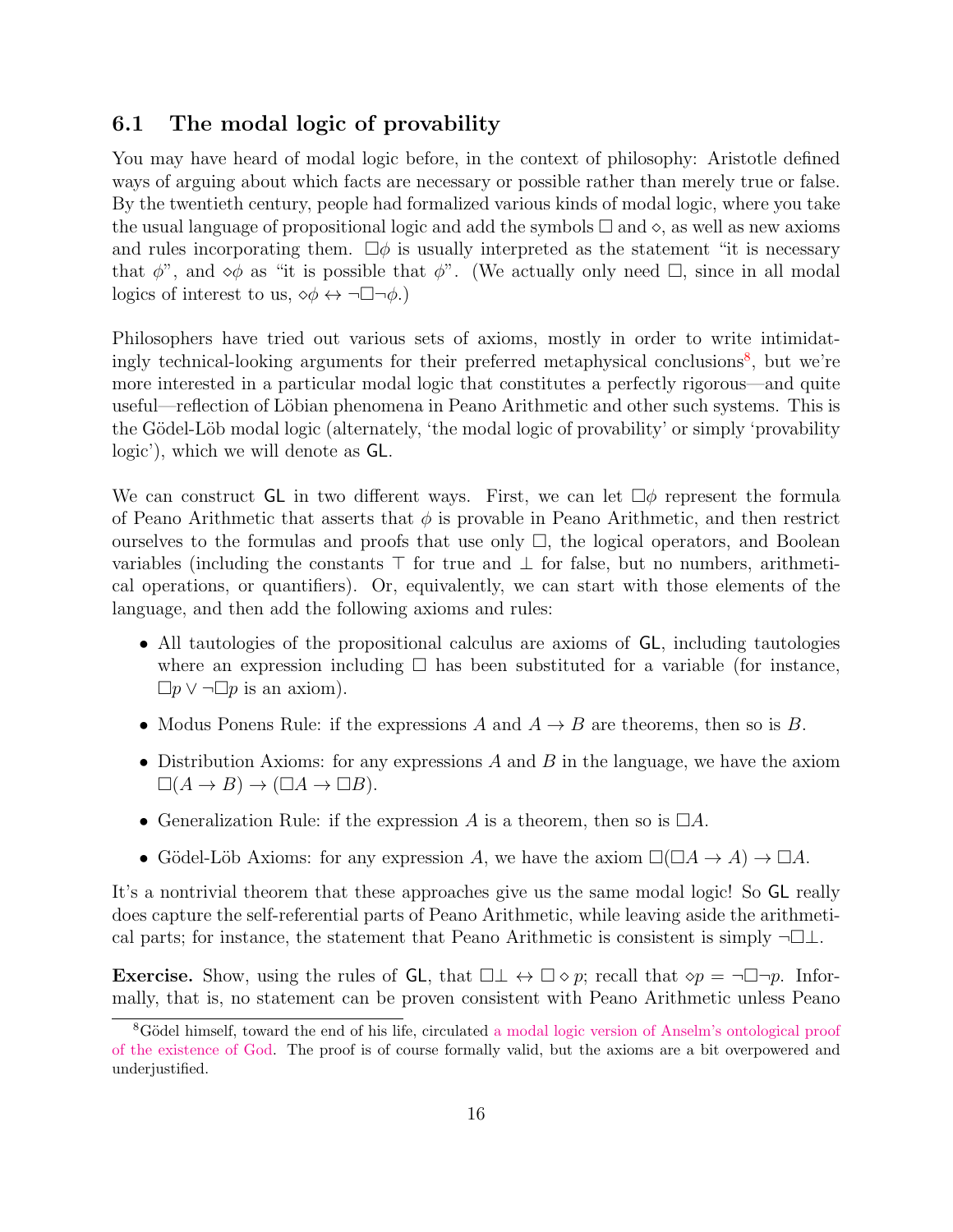Arithmetic is inconsistent. [Hint: First prove that  $\Box \bot \to \Box \diamond p$ , then that  $\Box \diamond p \to \Box \bot$ . For the latter, it will help to rewrite  $\neg \Box \bot$  as  $\Box \bot \rightarrow \bot$ , then consider the Löbian axiom  $\square(\square \bot \rightarrow \bot) \rightarrow \square \bot.$ 

While every specific deduction we would want to make in GL can be made via formal manipulations in the system, this is a computationally intractable way to handle deduction. (Deducing whether a given modal statement is a theorem of GL is NP-complete in general, just as it is in Peano Arithmetic.) However, there are some special cases where there are efficient algorithms for deducing provability in GL, and these happen to include cases of direct interest to decision theory...

#### <span id="page-16-0"></span>6.2 Fixed points of modal statements

In Section [3.2,](#page-5-2) we figured out what happens when two different programs try to prove theorems about one another. In that case, the programs were simple enough that we could directly see where to apply Löb's Theorem, but in general we'd like to be able to handle more complicated phenomena. Fortunately, modal logic comes equipped with a powerful tool for doing precisely that: the theory of fixed points for modal sentences.

In Peano Arithmetic, the Gödel statement  $G$  refers to itself via quining, in order to claim that it cannot be proved in PA; in GL, G corresponds to the formula  $p \leftrightarrow \neg \Box p$ . Similarly, we can have all sorts of formulas that refer to themselves and each other by quining, and these are represented by formulas  $p \leftrightarrow \phi(p, q_1, \ldots, q_k)$  that are modalized in p: every occurrence of p in  $\phi$  happens within the scope of some  $\Box$ . (After all, quining can only refer to the provability of the statement's own Gödel number, not directly to the statement itself!

As it happens, whenever you have this setup in  $GL$ , with p equivalent to a formula that is modalized in p, then p is equivalent to some other formula which doesn't use p at all! For example, the Gödel statement is equivalent to the inconsistency of arithmetic:  $\square(p \leftrightarrow \square \neg p) \leftrightarrow \square(p \leftrightarrow \square \bot).$ 

In the case of one-variable formulas  $p \leftrightarrow \phi(p)$  with  $\phi(p)$  modalized in p, there's a neat tool that helps us calculate these fixed points (where the result will involve no variables at all, just logical connectives,  $\Box$ ,  $\top$ , and  $\bot$ ).

First, for many modal logics including GL, there's a corresponding class of sets and relations (called [Kripke frames\)](http://en.wikipedia.org/wiki/Kripke_semantics) such that a formula is provable in the modal logic if and only if a corresponding property holds for every Kripke frame in that class. And secondly, in the special case of sentences without variables in GL, we can reduce to checking a linear hierarchy corresponding to a world in which  $\Box \bot$  holds, a world in which  $\Box \Box \bot \wedge \neg \Box \bot$  holds, and so on up the ladder of  $\Box^{n+1} \bot \land \neg \Box^{n} \bot$  for each  $n^9$  $n^9$ . If you'll grant me that result (known as an

<span id="page-16-1"></span><sup>9</sup>Note that these all correspond to nonstandard models of Peano Arithmetic, but that in some sense they approach the standard model as  $n \to \infty$ .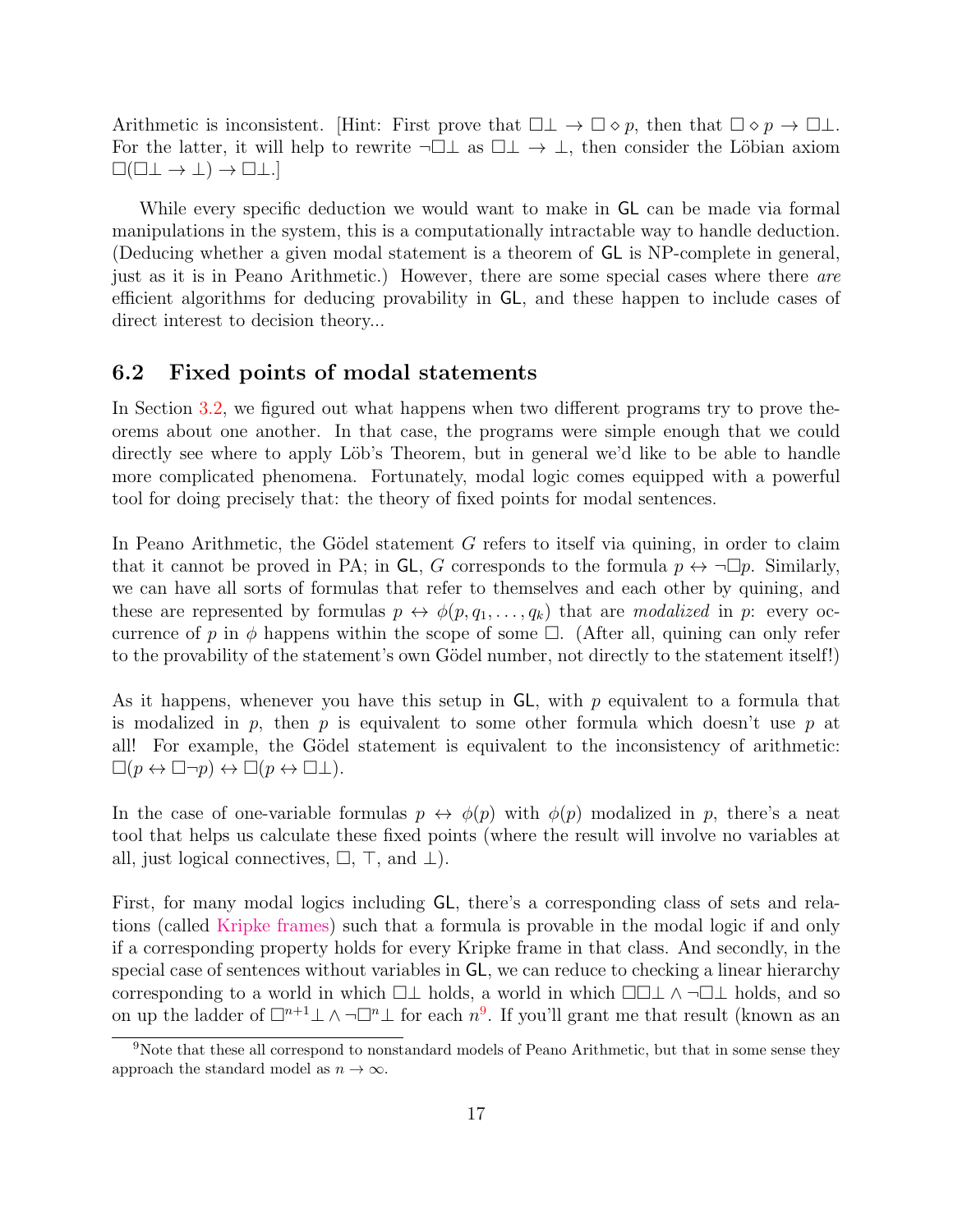adequacy result for  $GL$ ), I can show you how to construct a "truth table" and a variable-free fixed point for such a formula!

Let's take as our example the formula  $p \leftrightarrow (\Box \Box p \rightarrow \Box (p \rightarrow \Box \neg p))$ , which has p equivalent to a modalized expression of p. As with truth tables in propositional calculus, we'll break the formula down into constituent parts. But instead of assuming p to be  $\top$  or  $\bot$ , we'll use some rules involving  $\Box$  to propagate it to the expression  $(\Box \Box p \rightarrow (p \rightarrow \Box \neg p))$  and thereby to p.

|                                                                                     |  |  | World $\Box p$ $\Box \Box p$ $\Box \neg p$ $\Box (p \rightarrow \Box \neg p)$ $\Box \Box p \rightarrow \Box (p \rightarrow \Box \neg p)$ $\Box p$ $p \rightarrow \Box \neg p$ |  |
|-------------------------------------------------------------------------------------|--|--|-------------------------------------------------------------------------------------------------------------------------------------------------------------------------------|--|
|                                                                                     |  |  |                                                                                                                                                                               |  |
| $\Box\Box\bot\wedge\neg\Box\bot\parallel\ ?\qquad ?\qquad ?$                        |  |  |                                                                                                                                                                               |  |
| $\Box^3 \bot \wedge \neg \Box^2 \bot \begin{array}{ccc}   & ? & & ? \\ \end{array}$ |  |  |                                                                                                                                                                               |  |

We then notice that if  $\Box \bot$ , then  $\Box X$  for any modal expression X, so we can fill in several of the entries in the first row.

|                                                      |  |  | World $\Box p$ $\Box \Box p$ $\Box \neg p$ $\Box (p \rightarrow \Box \neg p)$ $\Box \Box p \rightarrow \Box (p \rightarrow \Box \neg p)$ $\Box p$ $p \rightarrow \Box \neg p$ |  |
|------------------------------------------------------|--|--|-------------------------------------------------------------------------------------------------------------------------------------------------------------------------------|--|
|                                                      |  |  |                                                                                                                                                                               |  |
| $\Box\Box\bot\wedge\neg\Box\bot\parallel\ ?\qquad ?$ |  |  |                                                                                                                                                                               |  |
| $\Box^3 \bot \wedge \neg \Box^2 \bot \Box$ ? ? ?     |  |  |                                                                                                                                                                               |  |

(Note: we'll use 1 and 0 instead of  $\top$  and  $\bot$  so that humans can read these tables.) Now we can use the rules of predicate logic to figure out the big expression, and since we're assuming it's equivalent to p itself<sup>[10](#page-17-0)</sup>, we can fill in the last two entries on the first row:

|                                                      |  |  | World $\Box p \Box \Box p \Box \neg p \Box (p \rightarrow \Box \neg p) \Box \Box p \rightarrow \Box (p \rightarrow \Box \neg p)   p \rightarrow \Box \neg p$ |  |
|------------------------------------------------------|--|--|--------------------------------------------------------------------------------------------------------------------------------------------------------------|--|
|                                                      |  |  |                                                                                                                                                              |  |
| $\Box\Box\bot\wedge\neg\Box\bot\parallel\ ?\qquad ?$ |  |  |                                                                                                                                                              |  |
| $\Box^3 \bot \wedge \neg \Box^2 \bot \parallel ?$ ?  |  |  |                                                                                                                                                              |  |

Here's where things start to get interesting. In the next world (defined by  $\Box\Box\bot \wedge \neg \Box\bot$ ), it's not the case that all  $\Box A$  are provable. Instead, we'll use the following lemma:

**Lemma 6.1** For all modal expressions A, GL proves  $(\square^{n+1} \bot \wedge \neg \square^n \bot) \rightarrow \square A$  if and only if  $GL$  proves  $(\Box^{k+1} \bot \land \neg \Box^{k} \bot) \to A$  for all  $k < n$ .

**Exercise.** Prove this lemma by induction on  $n$ .

Then, since p holds in the  $\Box \bot$  world (which we'll denote as world 0, since there  $n = 0$ ),  $\Box p$  holds in world 1 (defined by  $\Box\Box\bot \wedge \neg \Box\bot$ ), while  $\neg p$  does not hold in world 0, so  $\Box\neg p$ does not hold in world 1. Similarly, since  $\Box p$  and  $p \to \Box \neg p$  hold in world 0,  $\Box \Box p$  and  $\Box(p \to \Box \neg p)$  hold in world 1, and we can complete the first row (note that now,  $p \to \Box \neg p$ will be false):

<span id="page-17-0"></span><sup>&</sup>lt;sup>10</sup>This part requires our assumption that the expression is modalized in  $p$ , since otherwise we couldn't fill in the value for it without first knowing the value for  $p$ .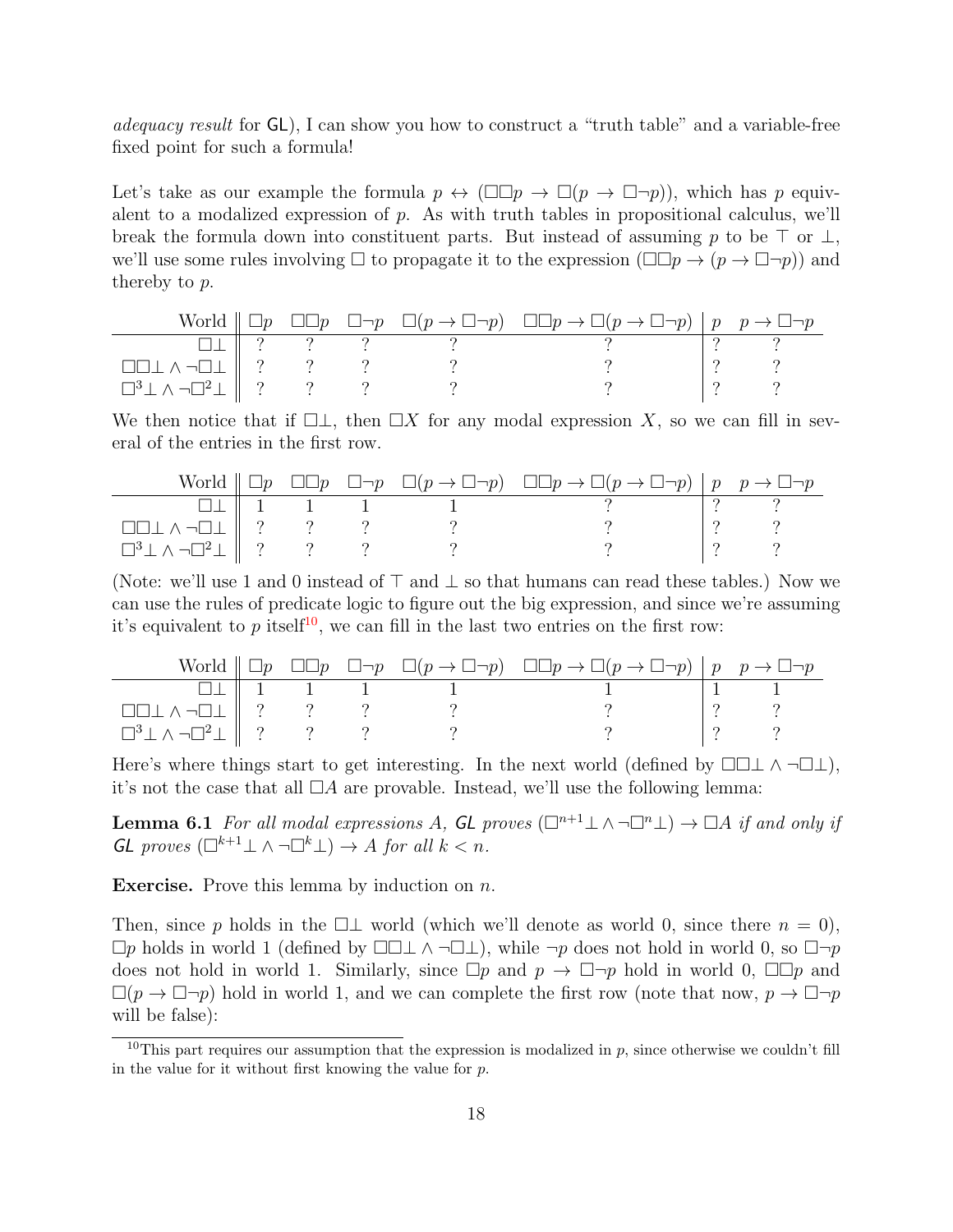|                                                                                                                                                   |                                            |  | World $\Box p$ $\Box \Box p$ $\Box \neg p$ $\Box (p \rightarrow \Box \neg p)$ $\Box \Box p \rightarrow \Box (p \rightarrow \Box \neg p)$ $\Box p$ $p \rightarrow \Box \neg p$ |  |
|---------------------------------------------------------------------------------------------------------------------------------------------------|--------------------------------------------|--|-------------------------------------------------------------------------------------------------------------------------------------------------------------------------------|--|
|                                                                                                                                                   | $\Box \perp \parallel 1 \qquad 1 \qquad 1$ |  |                                                                                                                                                                               |  |
| $\begin{array}{ccc}\n\square \square \bot \wedge \neg \square \bot & 1 & 1 & 0 \\ \square^3 \bot \wedge \neg \square^2 \bot & ? & ?\n\end{array}$ |                                            |  |                                                                                                                                                                               |  |
|                                                                                                                                                   |                                            |  |                                                                                                                                                                               |  |

Continuing with the second row, we find that  $p$  flips to false:

|                                                                                                                    |  |                                                    | World $\Box p \Box \Box p \Box \neg p \Box (p \rightarrow \Box \neg p) \Box \Box p \rightarrow \Box (p \rightarrow \Box \neg p)   p \rightarrow \Box \neg p$ |  |
|--------------------------------------------------------------------------------------------------------------------|--|----------------------------------------------------|--------------------------------------------------------------------------------------------------------------------------------------------------------------|--|
|                                                                                                                    |  | $\Box \bot \parallel 1 \qquad 1 \qquad 1 \qquad 1$ |                                                                                                                                                              |  |
| $\Box \Box \bot \wedge \neg \Box \bot \parallel 1 \qquad 1 \qquad 0$                                               |  |                                                    |                                                                                                                                                              |  |
| $\begin{array}{c  c} \Box^3 \bot \land \neg \Box^2 \bot & 1 \\ \Box^4 \bot \land \neg \Box^3 \bot & ? \end{array}$ |  |                                                    |                                                                                                                                                              |  |
|                                                                                                                    |  |                                                    |                                                                                                                                                              |  |

And with the third row, when considering  $\Box \neg p$ , it is important to remember that the lemma above requires A to be true in all previous rows, so even though  $\neg p$  is now true,  $\Box\neg p$  remains false. We will fast-forward through the next few rows:

|                                                                     |                                              |  | World $\Box p$ $\Box \Box p$ $\Box \neg p$ $\Box (p \rightarrow \Box \neg p)$ $\Box \Box p \rightarrow \Box (p \rightarrow \Box \neg p)$ $\vert p \vert p \rightarrow \Box \neg p$ |  |
|---------------------------------------------------------------------|----------------------------------------------|--|------------------------------------------------------------------------------------------------------------------------------------------------------------------------------------|--|
|                                                                     |                                              |  |                                                                                                                                                                                    |  |
| $\Box\Box\bot\wedge\neg\Box\bot\parallel 1 \qquad 1 \qquad 0$       |                                              |  |                                                                                                                                                                                    |  |
| $\Box^3 \bot \wedge \neg \Box^2 \bot \parallel 1 \qquad 1 \qquad 0$ |                                              |  |                                                                                                                                                                                    |  |
| $\Box^4 \bot \wedge \neg \Box^3 \bot \parallel 0 \qquad 1 \qquad 0$ |                                              |  |                                                                                                                                                                                    |  |
| $\Box^5 \bot \wedge \neg \Box^4 \bot \,\parallel\,\, 0$             | $\begin{matrix} 0 & 0 \\ 0 & 0 \end{matrix}$ |  |                                                                                                                                                                                    |  |
| $\Box^6 \bot \wedge \neg \Box^5 \bot \parallel 0 \qquad 0$          |                                              |  |                                                                                                                                                                                    |  |

And here it stabilizes: every further row is identical<sup>[11](#page-18-0)</sup>. And now that we've found the truth values of  $p$ , if we find a constant formula with the same truth values, then by the adequacy result I mentioned in passing, there must be a proof of equivalence in GL!

We can get such a formula by taking Boolean combinations of the formulas that define the worlds (since the truth table stabilizes eventually, one only needs a finite combination of these); in the present case, that formula is  $\neg(\Box^3 \bot \land \neg \Box^2 \bot) \land \neg(\Box^4 \bot \land \neg \Box^3 \bot)$ , or equivalently  $\Box^4 \bot \rightarrow \Box^2 \bot$ . So in the end, we have the fixed point

$$
\Box(p \leftrightarrow (\Box \Box p \rightarrow \Box (p \rightarrow \Box \neg p))) \leftrightarrow \Box(p \leftrightarrow (\Box^4 \bot \rightarrow \Box^2 \bot)),
$$

and our algorithm for finding it is polynomial in the complexity of the statement (in fact, quadratic: we add columns for sub-expressions, and there's a linear bound for how many rows we need to calculate).

Remark. We demonstrated the fixed-point algorithm only for one-variable expressions, but you can also take a statement of the form  $p \leftrightarrow \phi(p, q_1, \ldots, q_k)$ , where  $\phi$  is modalized in p

<span id="page-18-0"></span><sup>&</sup>lt;sup>11</sup>Since every expression  $\Box A$  either remains true forever or switches over to false and remains that way forever, we can see that every expression must eventually stabilize; and if we've decomposed it at each step involving a  $\square$ , once two rows are identical, all subsequent rows must be as well.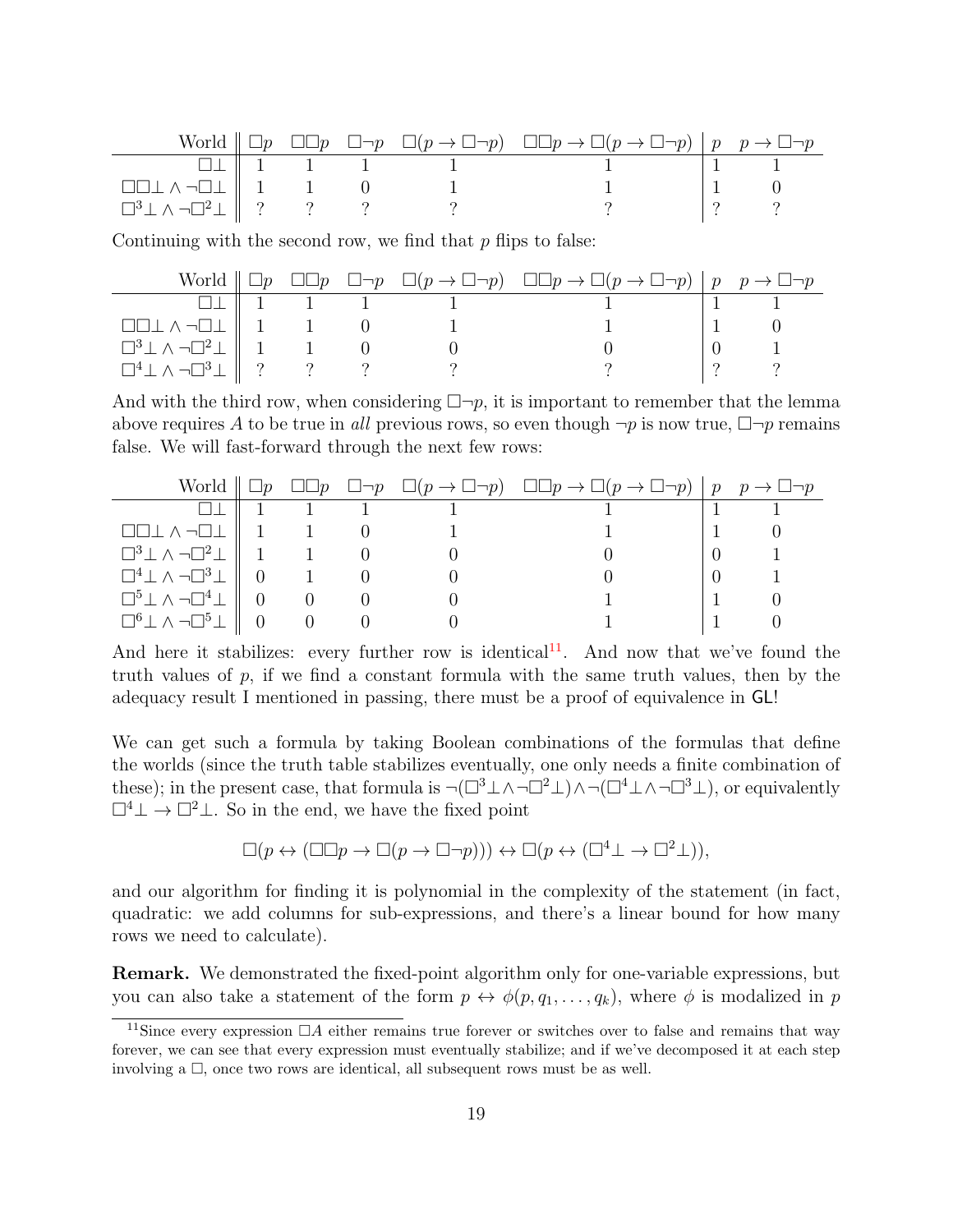(not necessarily in any of the  $q_i$ ), and find an equivalent expression  $p \leftrightarrow \psi(q_1, \ldots, q_k)$ . The machinery for this is more difficult, as one needs to deal with more complicated Kripke frames (in the general case of GL, a Kripke frame is a set equipped with a transitive, irreflexive, well-founded relation), but it can be mechanized as well.

I swept quite a lot under the rug in this section; if you want to get to know the topic on a much sounder basis, read [The Logic of Provability](http://www.cambridge.org/us/academic/subjects/philosophy/logic/logic-provability) [\[4\]](#page-25-10) by Boolos. (This is an advanced textbook, so wait until after your first course in mathematical logic!)

## <span id="page-19-0"></span>7 Uses of Gödel-Löb Modal Logic in MIRI Research

#### <span id="page-19-1"></span>7.1 Modal Combat in the Prisoner's Dilemma

We're now ready to handle the preprint [Robust Cooperation in the Prisoner's Dilemma:](http://arxiv.org/abs/1401.5577) [Program Equilibrium via Provability Logic](http://arxiv.org/abs/1401.5577) [\[2\]](#page-25-11), which encompasses the results from Section [3.2,](#page-5-2) and studies "modal agents" represented by expressions in modal logic.

Recall the idea of Löbian cooperation from Section [3.2.](#page-5-2) One embarrassing thing about FairBot is that it doesn't check whether its potential cooperation would actually make any difference. It happily cooperates with CooperateBot, the constant strategy that simply returns C for every opponent. That's a bit like cooperating against a rock because the rock "cooperated" with you.

Let's consider the following alternative: first we define DefectBot as the constant strategy that simply returns  $D$  for every opponent; then we define PrudentBot as the algorithm that, given the source code of an opponent X, searches in Peano Arithmetic for a proof of the statement "X cooperates with PrudentBot, and if Peano Arithmetic is consistent<sup>[12](#page-19-2)</sup>, then furthermore **X** defects against  $\text{DefectBot}^n$ , and cooperates if and only if it finds such a proof<sup>[13](#page-19-3)</sup>.

Now it's more difficult to figure out what happens when FairBot plays the open-sourcecode Prisoner's Dilemma against PrudentBot, if we view these as proof searches in Peano Arithmetic. But if we assume infinite computational power (i.e. the ability to consult a halting oracle about proof searches in Peano Arithmetic), then they can be written out as simple statements in modal logic. Let  $p =$  "FairBot cooperates with PrudentBot",  $q =$ "PrudentBot cooperates with FairBot",  $r =$  "FairBot cooperates with DefectBot", and

<span id="page-19-2"></span><sup>&</sup>lt;sup>12</sup>Why does PrudentBot include the consistency requirement? Because certain actions that depend on agents require the consistency of Peano Arithmetic; for instance, FairBot does defect against DefectBot, but knowing this requires knowing that Peano Arithmetic is consistent, since otherwise FairBot might find a proof that DefectBot cooperates, using the Principle of Explosion.

<span id="page-19-3"></span><sup>&</sup>lt;sup>13</sup>Also, why not directly check whether your cooperation causes the opponent's cooperation, by defining MagicBot which cooperates if and only if it finds a proof of the statement "X cooperates with MagicBot if and only if MagicBot cooperates with X"? Because this makes it susceptible to spurious counterfactuals as in Section [3.3,](#page-7-0) and in fact MagicBot is equivalent to FairBot when they are rendered as modal statements.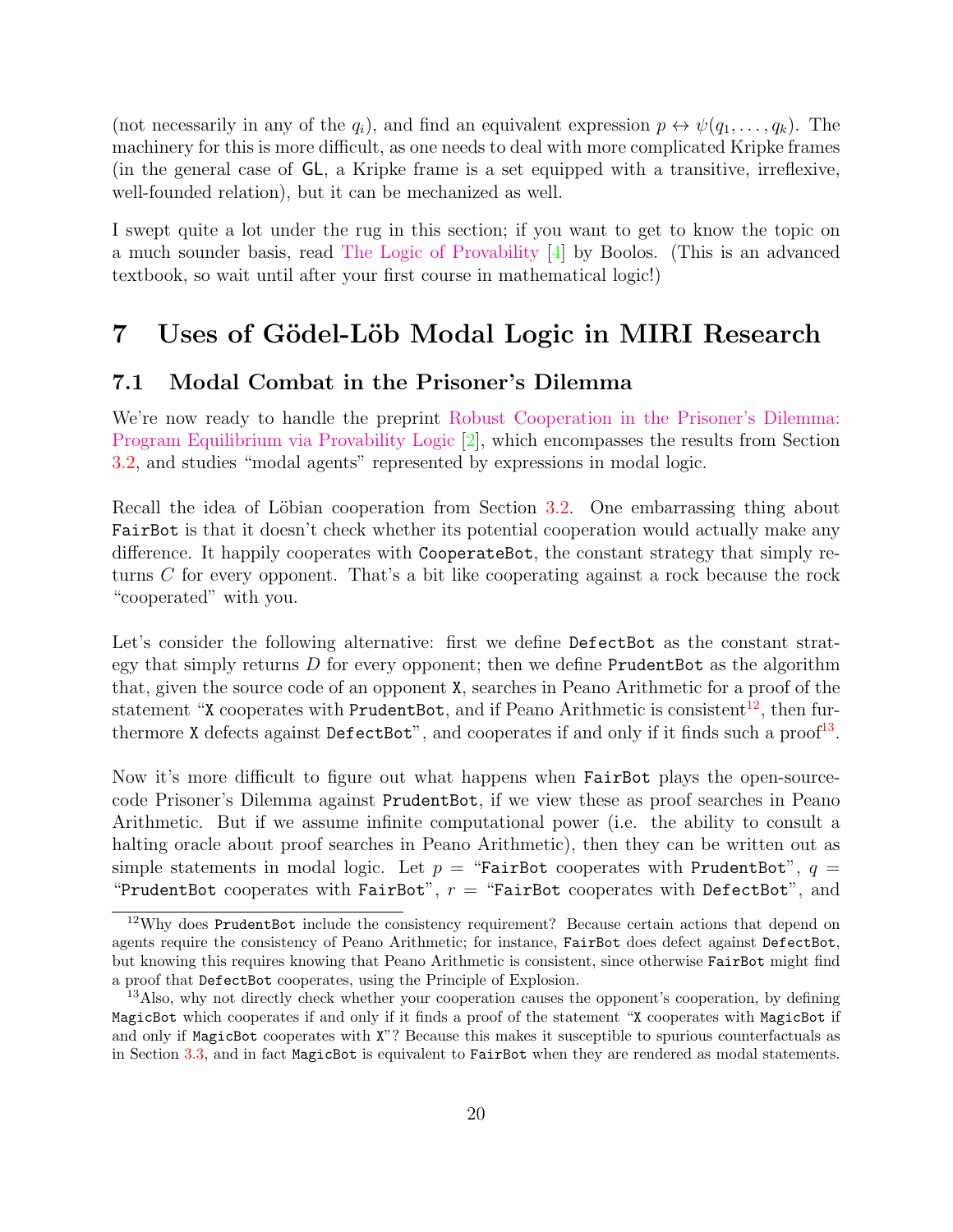$s =$  "DefectBot cooperates with FairBot". Then we have

$$
p \leftrightarrow \Box q
$$
  
\n
$$
q \leftrightarrow \Box (p \land (\neg \Box \bot \rightarrow \neg r))
$$
  
\n
$$
r \leftrightarrow \Box s
$$
  
\n
$$
s \leftrightarrow \bot.
$$

If we look for the fixed point of this modal system, we can use the truth table formalism of the fixed-point theorem (we do all of these simultaneously, since every variable is equivalent to a fully modalized expression) to show that  $p \leftrightarrow \top$ ,  $q \leftrightarrow \top$ ,  $r \leftrightarrow \square \bot$ , and of course  $s \leftrightarrow \bot$ .

Exercise. Show this formally.

So what actually happens when you run the bounded versions of these agents against one another (with sufficiently high bounds on how deep they search for proofs before giving up)? Again, the bounded analogue of Löb's Theorem helps any valid proof in **GL** to go through if the proof bounds are sufficiently large. And since we really don't expect there to be a contradiction in Peano Arithmetic or any of the systems built atop it by addition of the axioms  $\neg\Box^n\bot^{14}$  $\neg\Box^n\bot^{14}$  $\neg\Box^n\bot^{14}$ , in the bounded case we should expect that every search for  $\Box^n\bot$  comes up empty. Thus  $p$  and  $q$  are true, and  $r$  and  $s$  are false. (This is equivalent, in the infinite computation case, to specifying that we care about what actually holds in the standard model of the natural numbers.)

Therefore we can use these tools to analyze interactions between "modal agents" represented by families of modal statements like FairBot and PrudentBot, and moreover, we can figure out what actually happens using an efficient algorithm rather than the huge bruteforce proof search!

It's a little tricky to define these modal agents in one fell swoop, so let's start with the simplest case: agents that don't check their opponent's action against any third parties, but only against themselves. (We will call these "modal agents of rank 0".) A rank 0 modal agent is represented by a formula  $p \leftrightarrow \phi(p,q)$ , where  $\phi$  is modalized in both p and q (we don't allow modal agents to run the other agent, only to prove things about them; this avoids the infinite regress of two agents simulating each other forever, waiting for the other to 'make the first move'). By the modal fixed-point theorem, this is equivalent in  $GL$  to  $p \leftrightarrow \phi(q)$  for some  $\phi$  modalized in q, so we will define rank 0 modal agents using those formulas.

Then if we have two modal agents of rank 0, represented by  $p \leftrightarrow \phi(q)$  and  $q \leftrightarrow \psi(p)$ , the simultaneous fixed point of these formulas gives us constant sentences (combinations of

<span id="page-20-0"></span> $14$ If this step worries you, you may be reassured to know that the standard axioms of set theory are strong enough to assert that this tower upon Peano Arithmetic is consistent all the way up. Of course, that simply means that maybe set theory is contradictory, but if so then the contradiction has been hiding pretty effectively from the mathematical community for the last few decades...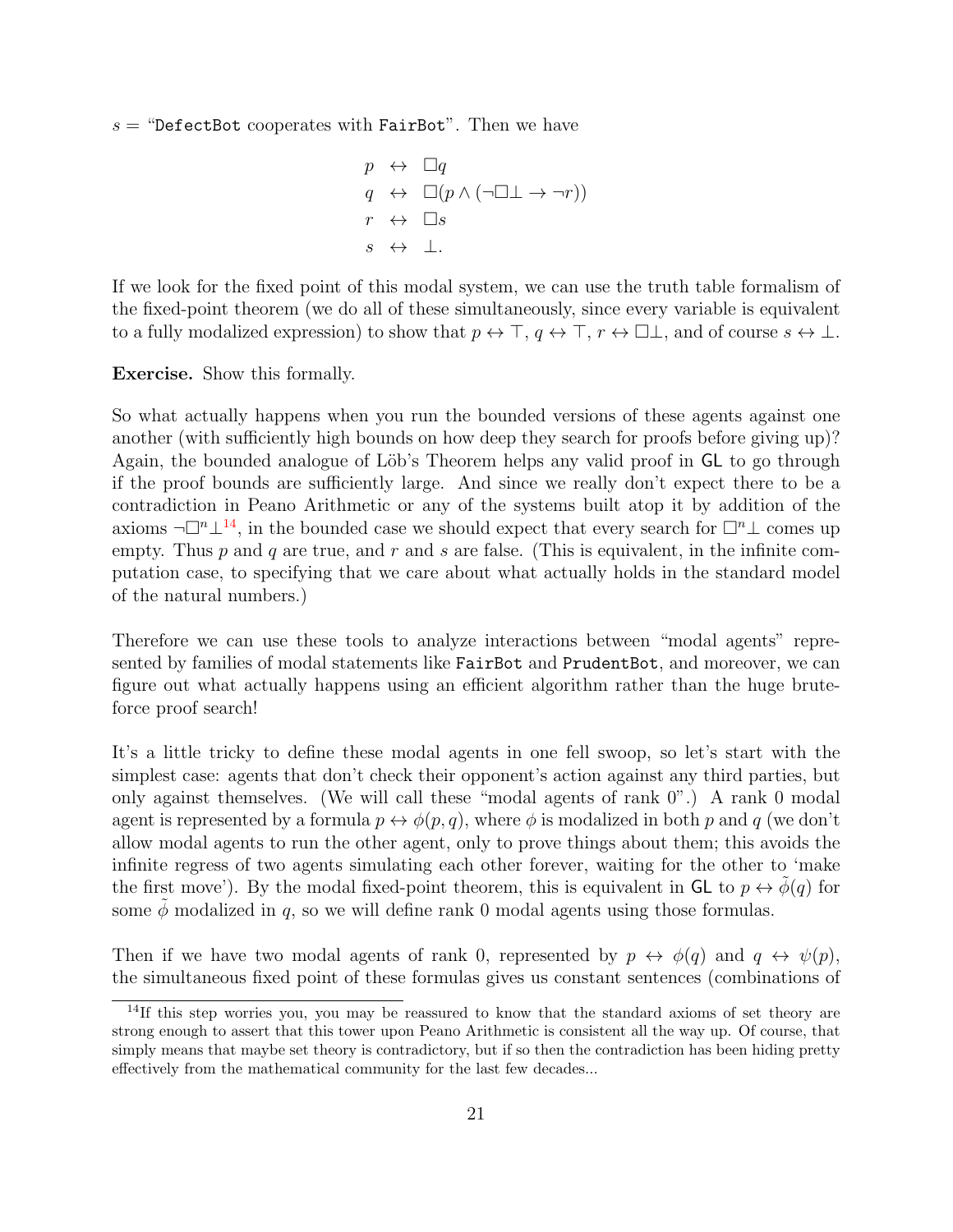$\Box<sup>n</sup>\bot$ ) from which we can deduce their actions.

Now let's allow calls to third parties, like PrudentBot's call to the opponent's action against DefectBot. We'll insist that it bottom out in a finite number of statements: for this, it suffices that every modal agent can only predict its opponent's action against itself and against modal agents of strictly lower rank. That is,

**Definition.**  $X = \langle \phi, Z_1, \ldots, Z_k \rangle$  is a modal agent of rank  $n \geq 0$  if  $\phi$  is a fully modalized formula of  $k+1$  variables  $p, r_1, \ldots, r_k$ , and each  $Z_i$  is a modal agent of rank  $\lt n$ .

Given two modal agents  $X = \langle \phi_X, Z_1, \ldots, Z_k \rangle$  and  $Y = \langle \psi_Y, W_1, \ldots, W_l \rangle$ , we then construct the family of formulas given by recursively applying the modal agents to each other and applying the third parties to the originals:

$$
p_X \leftrightarrow \phi_X(q_Y, r_{Z_1}, \dots, r_{Z_k})
$$
  
\n
$$
q_y \leftrightarrow \psi_Y(p_X, s_{W_1}, \dots, s_{W_l})
$$
  
\n
$$
r_{Z_i} \leftrightarrow \phi_{Z_i}(t_{(Y, Z_i)}, u_1^{Z_i}, \dots, u_{m_i}^{Z_i})
$$
  
\n
$$
t_{(Y, Z_i)} \leftrightarrow \psi_Y(r_{Z_i}, v_{(W_1, Z_i)}, \dots, v_{(W_l, Z_i)})
$$

and so on until it bottoms out. (Please excuse the proliferation of indices and the imperfect rigor, and take another look at the example above of PrudentBot versus FairBot, where FairBot= $\langle\Box p\rangle$ , PrudentBot= $\langle\Box(p \wedge (\neg\Box \bot \rightarrow \neg r)),$  DefectBot $\rangle$ , and DefectBot= $\langle\bot\rangle$ .)

Thus any two modal agents can be played against each other, and the result of that "modal  $combat<sup>15</sup>$  $combat<sup>15</sup>$  $combat<sup>15</sup>$  computed by an effective algorithm. So there's [an actual Haskell program,](https://github.com/machine-intelligence/provability) written by Mihaly Barasz and Marcello Herreshoff, that checks the result of the modal combat, and that program helped the authors to find many other patterns about modal agents (including the discovery of PrudentBot, which is never exploited, achieves mutual cooperation with itself and with FairBot, and which correctly defects against CooperateBot).

Among the other results in that paper:

- Third parties are necessary to get cooperation from FairBot while defecting against CooperateBot; no modal agent of rank 0 can achieve both.
- No modal agent globally dominates another modal agent, since it is possible to write another modal agent which punishes or rewards agents for their other decisions. (For example, consider TrollBot, which cooperates with its opponent if and only if it proves that its opponent cooperates with DefectBot.)
- In another obstacle to strong definitions of optimality, consider  $\texttt{WaitFairBot}_N$  defined by  $\langle \neg \Box^{N+1} \bot \land \Box (\neg \Box^{N} \bot \to p) \rangle$ . Then any modal agent that defects against DefectBot will fail to elicit mutual cooperation from  $\texttt{WaitFairBot}_N$  for sufficiently large N.

<span id="page-21-0"></span><sup>15</sup>I came up with that pun. I'm proud of it.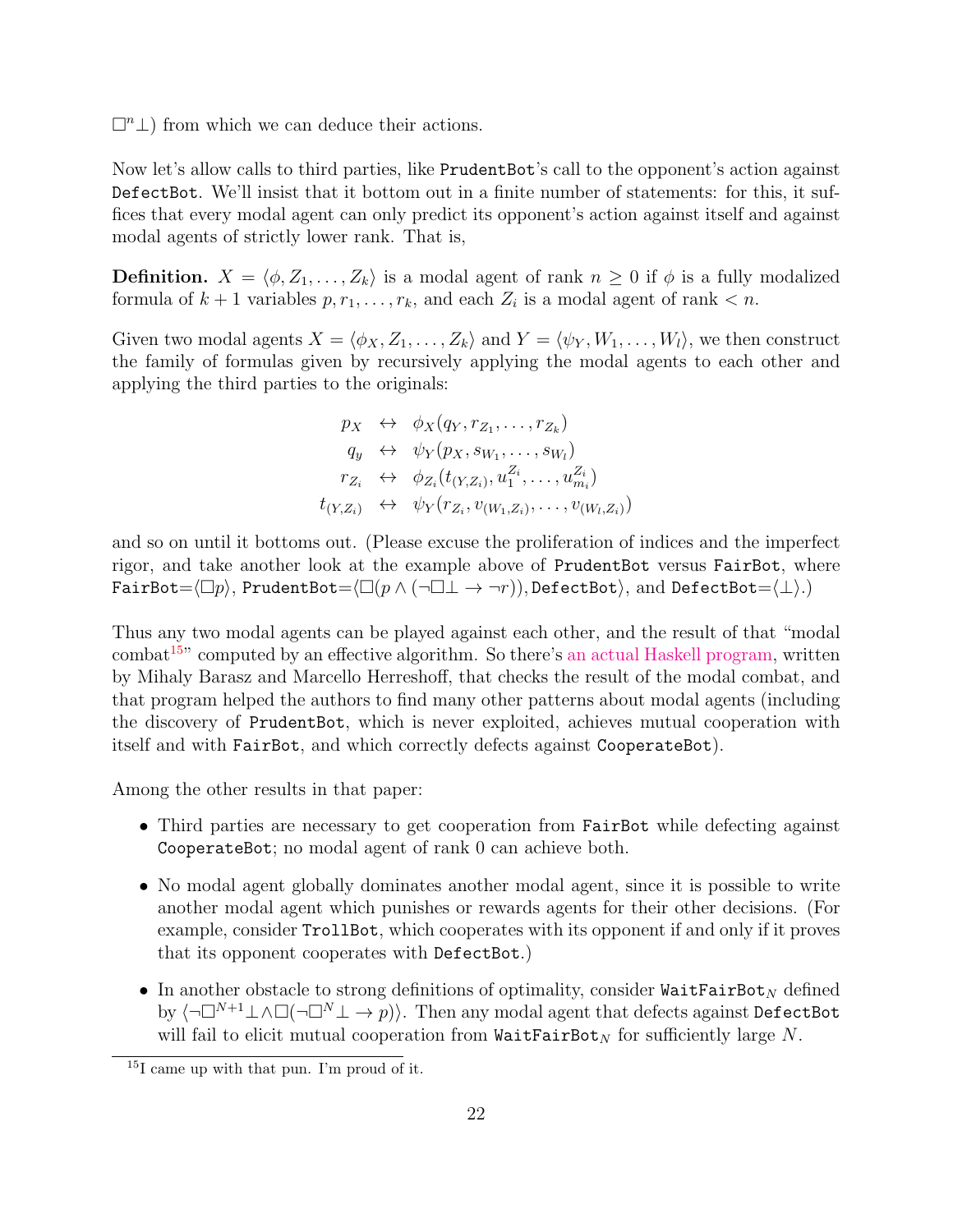• Finally, there are some modal agents that can be exploited by non-modal agents but not by any modal agent. Consider MimicFairBot, which cooperates with X if and only if Peano Arithmetic proves that X cooperates with FairBot. (That is, MimicFairBot= $\langle \Box r, \text{FairBot}\rangle$ .) It is possible for an algorithm to exploit MimicFairBot (consider the non-modal agent that cooperates if and only if the opponent's source code is identical to the source code of FairBot), but every modal agent treats MimicFairBot and FairBot identically.

The field of modal combat is new and still wide-open, and I expect to see many more results soon! Furthermore, it inspired an unexpected development in decision theory for one-player games as well...

#### <span id="page-22-0"></span>7.2 Modal Decision Theory

Recall the setup in Section [3.3:](#page-7-0) we have a universe  $U($ ) which contains an agent  $A()$ . The universe runs some computation and returns some outcome; as a part of that computation, the agent runs some computation and returns some action. Everything is deterministic, but we can think of a decision theory as a condition on the allowable form of  $A()$ ; if you have a certain decision theory, then you find yourself only in certain universes and you perform some specific algorithm in those universes.

In order to define what we mean by a decision theory, then, we need to specify where in the universe the agent goes. So we start with some utility values over outcomes, and a universe template  $U(\cdot)$  with a spot for an agent; then our decision theory specifies an agent A() that goes there, such that we now have the universe  $U_A() = U(A)$  which computes a certain outcome; and we judge the decision theory based on how highly it values that outcome.

[Causal decision theory](http://en.wikipedia.org/wiki/Causal_decision_theory) (CDT) and [evidential decision theory](http://en.wikipedia.org/wiki/Evidential_decision_theory) (EDT) are two famous philosophical examples of decision theory. Both of these require the universe template to supply the agent with some additional information: in the case of CDT, a causal graph of the universe, and in the case of EDT, the actions and outcomes of other agents in the same universe template.

Because CDT and EDT can be shown to make bad decisions on some problems even when given the right info, several people have proposed alternatives, including [timeless decision](https://intelligence.org/files/TDT.pdf) [theory](https://intelligence.org/files/TDT.pdf) [\[17\]](#page-26-3) (TDT) and [updateless decision theory](http://wiki.lesswrong.com/wiki/Updateless_decision_theory) (UDT). (For more on the philosophical side of things, see [Toward Idealized Decision Theory](https://intelligence.org/files/TowardIdealizedDecisionTheory.pdf) [\[13\]](#page-25-12).) While working out models of UDT, in particular, Vladimir Slepnev and Benja Fallenstein found a nice formalization of a simple decision theory using modal logic, one that they could even prove optimal on a certain class of modally defined problems!

Consider a universe template  $U(\cdot)$  with a finite set of possible actions A and a finite set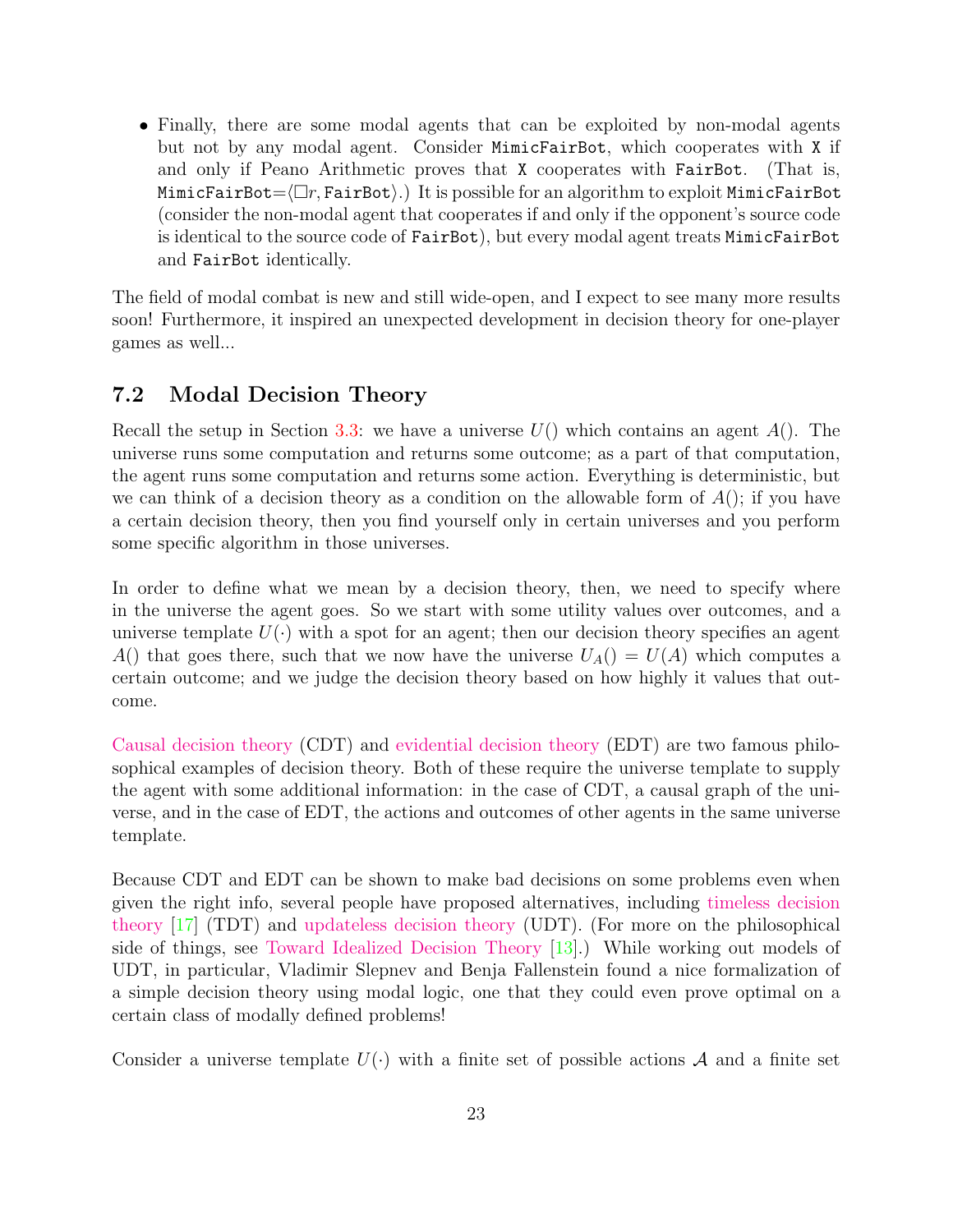of possible outcomes  $\mathcal{O}$ . We have some preference ordering over  $\mathcal{O}$ , and we pick some default action  $a_0$  to return if we can't prove anything at all. We then define the decision theory which takes  $U(\cdot)$  and returns the agent  $A()$  given by Algorithm [3.](#page-23-0)

<span id="page-23-0"></span>

| <b>Algorithm 3:</b> $A()$ (Slepnev-Fallenstein model of UDT)                    |  |  |  |  |  |  |
|---------------------------------------------------------------------------------|--|--|--|--|--|--|
| for $x \in \mathcal{O}$ (in descending order of preference) do                  |  |  |  |  |  |  |
| for $a \in \mathcal{A}$ do                                                      |  |  |  |  |  |  |
| <b>if</b> Peano Arithmetic proves " $A() = a \rightarrow U() = x$ " <b>then</b> |  |  |  |  |  |  |
| $\perp$ return a                                                                |  |  |  |  |  |  |
| end                                                                             |  |  |  |  |  |  |
| end                                                                             |  |  |  |  |  |  |
| end                                                                             |  |  |  |  |  |  |
| return $a_0$                                                                    |  |  |  |  |  |  |
|                                                                                 |  |  |  |  |  |  |

Note that this decision theory is immune to the spurious conterfactuals of Section [3.3:](#page-7-0) if it ever proves a counterfactual, it immediately makes the antecedent true by returning that action, so the consequent must be true as well. Moreover, if it proves any counterfactual, then it has already tried and failed to achieve every outcome higher in its preference order.

Before we show an optimality result for Algorithm [3](#page-23-0) in a special domain, we will have to show what can go wrong with it in other domains. Firstly, the universe template could be 'unfair', in the sense that it cares about aspects of the agent that aren't significantly related to its output. For instance, we could have a universe template that gives the best outcome if and only if  $A()$  is a tab-indented Python program, or if and only if  $A()$  can be proved to always select the first action of A in alphabetical order (regardless of the details of  $U(\cdot)$ ). We will not worry about how to succeed on such pathological problems in general.

A very strong fairness condition for a universe template is that  $U(\cdot)$  should be a function of only the output of A, rather than depending on any other features<sup>[16](#page-23-1)</sup>. We can define this in Peano Arithmetic by choosing an encoding for agents in a particular universe template, then writing a sentence that asserts  $(A() = B()) \rightarrow (U_A() = U_B())$ ; the universe template is 'provably [extensional'](http://en.wikipedia.org/wiki/Extensionality) if that statement is a theorem of Peano Arithmetic.

Everything thus far can be represented in modal logic. We will represent  $\mathcal O$  and  $\mathcal A$  by provably mutually exclusive and exhaustive (p.m.e.e.) families of modal statements. For example,  $\{p \land q, p \land \neg q, \neg p\}$  is a p.m.e.e. family. Then if the universe template and the agent are modal expressions, the universe template is provably extensional if  $(a \leftrightarrow b) \rightarrow (U(a) \leftrightarrow U(b))$  is a

<span id="page-23-1"></span><sup>&</sup>lt;sup>16</sup>Note that this condition is too strong to include modal combat, since there it also matters whether a given formal system can prove what the algorithm's output is, not only what the output is. Thus our optimality theorem will not cover modal combat, which is consistent, given that we mentioned in the last section that we lack a good optimality result for modal combat.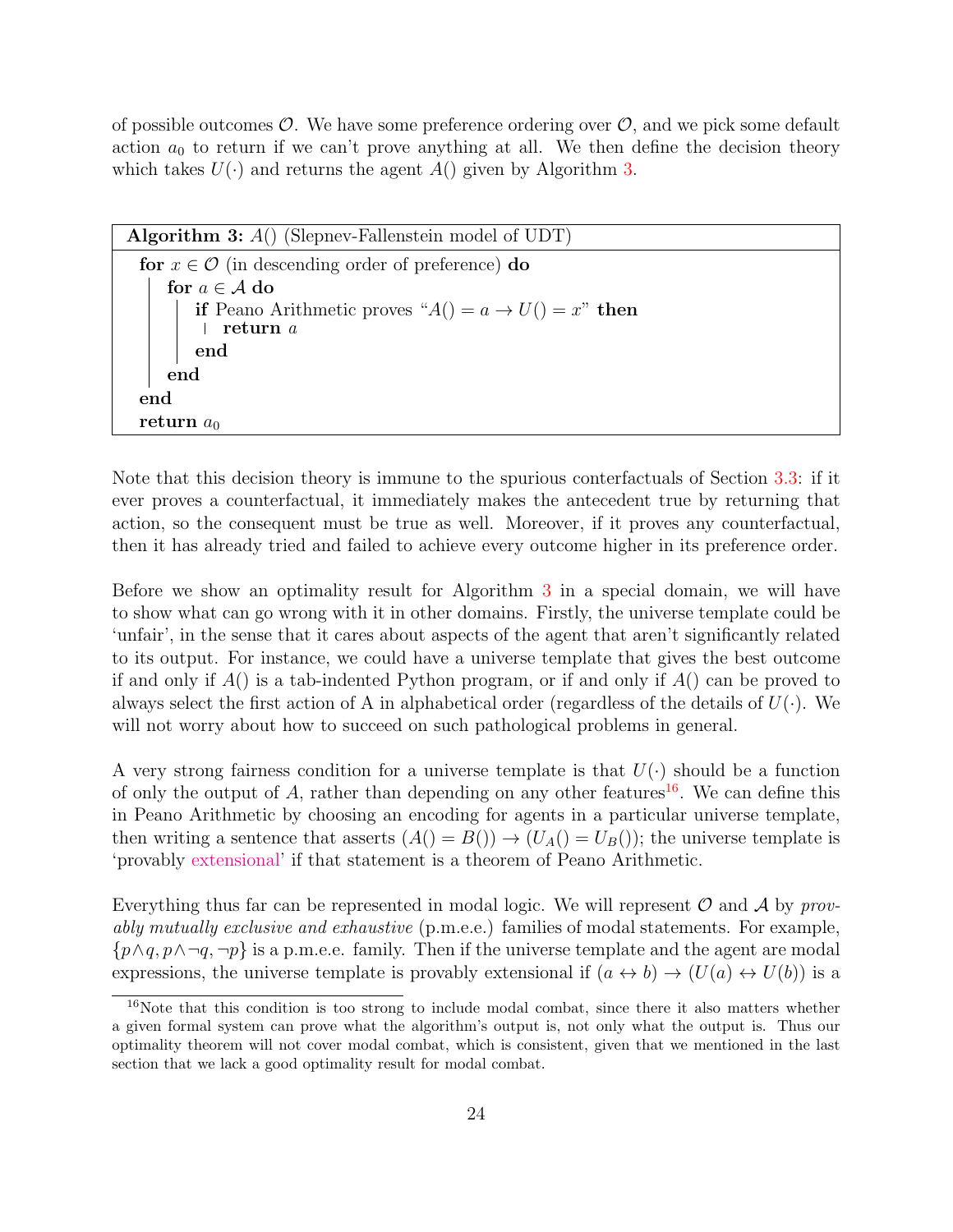theorem of GL. (You can check that the universe from Algorithm [1](#page-7-1) corresponds to a provably extensional modal universe with 3 actions and 3 outcomes.)

However, the modal version of Algorithm [3](#page-23-0) can fail even on provably extensional modal universe templates; indeed, for any modally defined decision theory there is an "evil problem" which it fails on. (This can be shown by representing the modal decision theory itself in the universe template, and punishing any agent that acts identically to the action of the modal decision theory.) So our definition of optimality must allow some way around this.

As it happens, although for any decision theory one can write a specific universe template that frustrates it, for any fixed universe template there is a modification of Algorithm [3](#page-23-0) which succeeds on it, and this modification is simply a replacement of "proves in Peano Arithmetic" with "proves in Peano Arithmetic given  $\neg \Box^n \bot$ " for sufficiently large n. We can then show that this modification achieves the best outcome that is achievable by any modal decision theory.

This result shows that we're on to something: in this restricted domain, we can do as well as it's possible to do, as long as we're bringing enough deductive capacity to bear! Note that here, the universe acts on the agent only by running it and using the output, while the agent interacts with the source code of the universe only by proving things about it. So in particular, it's less rich than modal combat, in which your agent is proving things about the universe, but another part of that universe (the opponent) is proving things about the agent as well.

So before we count ourselves done with using modal logic in decision theory, we have many open questions about competition and bargaining and other phenomena. It's a beautiful Löbian universe, waiting for us to explore!

In addition to the contributions of Vladimir Slepnev and Benja Fallenstein, the "evil decision problems" were introduced by Nick Bone. If you'd like to get into this topic, I recommend Benja's recent posts on [evil decision problems in provability logic,](http://forum.intelligence.org/item?id=47) [optimality of the model](http://forum.intelligence.org/item?id=50) [of UDT](http://forum.intelligence.org/item?id=50) [\[8\]](#page-25-13), and [its sequel.](http://forum.intelligence.org/item?id=76)

## <span id="page-24-0"></span>8 Acknowledgments

I originally prepared about half of these notes for a talk at a MIRIx workshop in Los Altos, California in November 2014; the feedback from the participants was especially helpful. When writing up the notes, I got some great assistance from Benja Fallenstein, Marcello Herreshoff, Elliot Jin, and Nathaniel Thomas.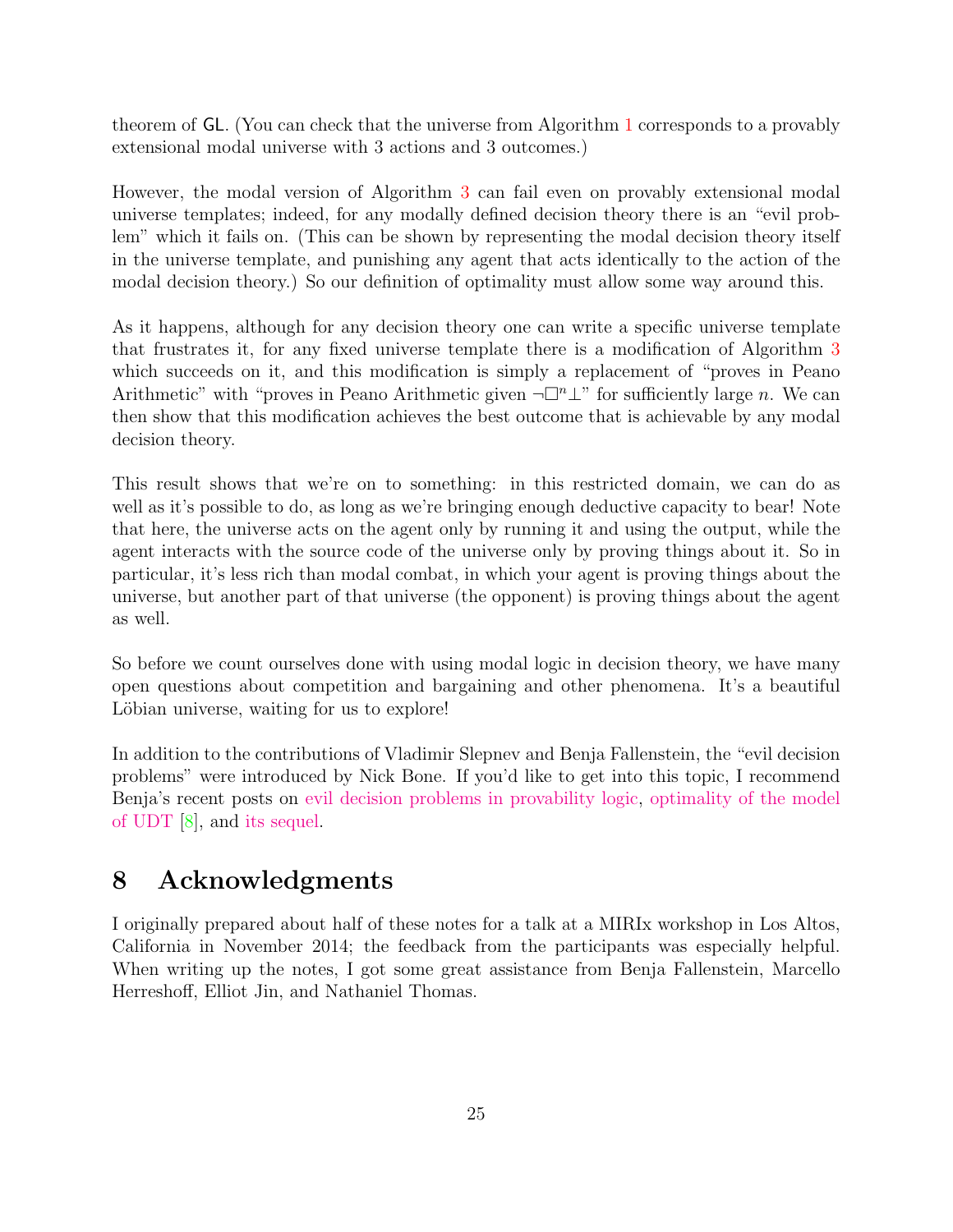## References

- <span id="page-25-4"></span>[1] R. Axelrod and W. D. Hamilton. The Evolution of Cooperation. Science, 211:1390– 1396, March 1981.
- <span id="page-25-11"></span>[2] Mihaly Barasz, Paul Christiano, Benja Fallenstein, Marcello Herreshoff, Patrick LaVictoire, and Eliezer Yudkowsky. Robust cooperation in the Prisoner's Dilemma: Program equilibrium via provability logic. <http://arxiv.org/pdf/1401.5577v1.pdf>.
- <span id="page-25-6"></span>[3] Tsvi Benson-Tilsen. UDT with known search order. [http://intelligence.org/](http://intelligence.org/files/UDTSearchOrder.pdf) [files/UDTSearchOrder.pdf](http://intelligence.org/files/UDTSearchOrder.pdf), 2014.
- <span id="page-25-10"></span>[4] G. Boolos. The Logic of Provability. Cambridge University Press, 1995.
- <span id="page-25-2"></span>[5] G.S. Boolos, J.P. Burgess, and R.C. Jeffrey. Computability and Logic. Cambridge University Press, 5 edition, 2007.
- <span id="page-25-9"></span>[6] Paul Christiano. Non-omniscience, probabilistic inference, and metamathematics. [http:](http://intelligence.org/files/Non-Omniscience.pdf) [//intelligence.org/files/Non-Omniscience.pdf](http://intelligence.org/files/Non-Omniscience.pdf).
- <span id="page-25-7"></span>[7] Paul F. Christiano, Eliezer Yudkowsky, Marcello Herreshoff, and Mihaly Barasz. Definability of truth in probabilistic logic. [http://intelligence.org/files/](http://intelligence.org/files/DefinabilityTruthDraft.pdf) [DefinabilityTruthDraft.pdf](http://intelligence.org/files/DefinabilityTruthDraft.pdf).
- <span id="page-25-13"></span>[8] Benja Fallenstein. An optimality result for modal UDT. [http://forum.intelligence.](http://forum.intelligence.org/item?id=50) [org/item?id=50](http://forum.intelligence.org/item?id=50), 2014.
- <span id="page-25-3"></span>[9] Benja Fallenstein and Nate Soares. Problems of self-reference in self-improving spacetime embedded intelligence. Number 8598 in Lecture Notes in Artificial Intelligence, pages 21–32. Springer, 2014.
- <span id="page-25-1"></span>[10] Kurt Gödel. Uber formal unentscheidbare sätze der Principia Mathematica und verwandter systeme I. Monatshefte für Mathematik, 38(1):173–198, 1931.
- <span id="page-25-5"></span>[11] Patrick LaVictoire, Benja Fallenstein, Eliezer Yudkowsky, Mihaly Barasz, Paul Christiano, and Marcello Herreshoff. Program equilibrium in the prisoner's dilemma via Löb's Theorem. In *Multiagent Interaction without Prior Coordination: Papers from the* AAAI-14 Workshop. AAAI Publications, 2014.
- <span id="page-25-0"></span>[12] M. H. Löb. Solution of a Problem of Leon Henkin. *The Journal of Symbolic Logic*, 20(2):pp. 115–118, 1955.
- <span id="page-25-12"></span>[13] Nate Soares and Benja Fallenstein. Toward idealized decision theory. [http://](http://intelligence.org/files/TowardIdealizedDecisionTheory.pdf) [intelligence.org/files/TowardIdealizedDecisionTheory.pdf](http://intelligence.org/files/TowardIdealizedDecisionTheory.pdf), 2014.
- <span id="page-25-8"></span>[14] Alfred Tarski. The concept of truth in formalized languages [Der wahrheitsbegriff in den formalisierten sprachen]. In J. H. Woodger, editor, Logic, Semantics, Metamathematics, pages 152–278. Hackett, 2 edition, 1983.